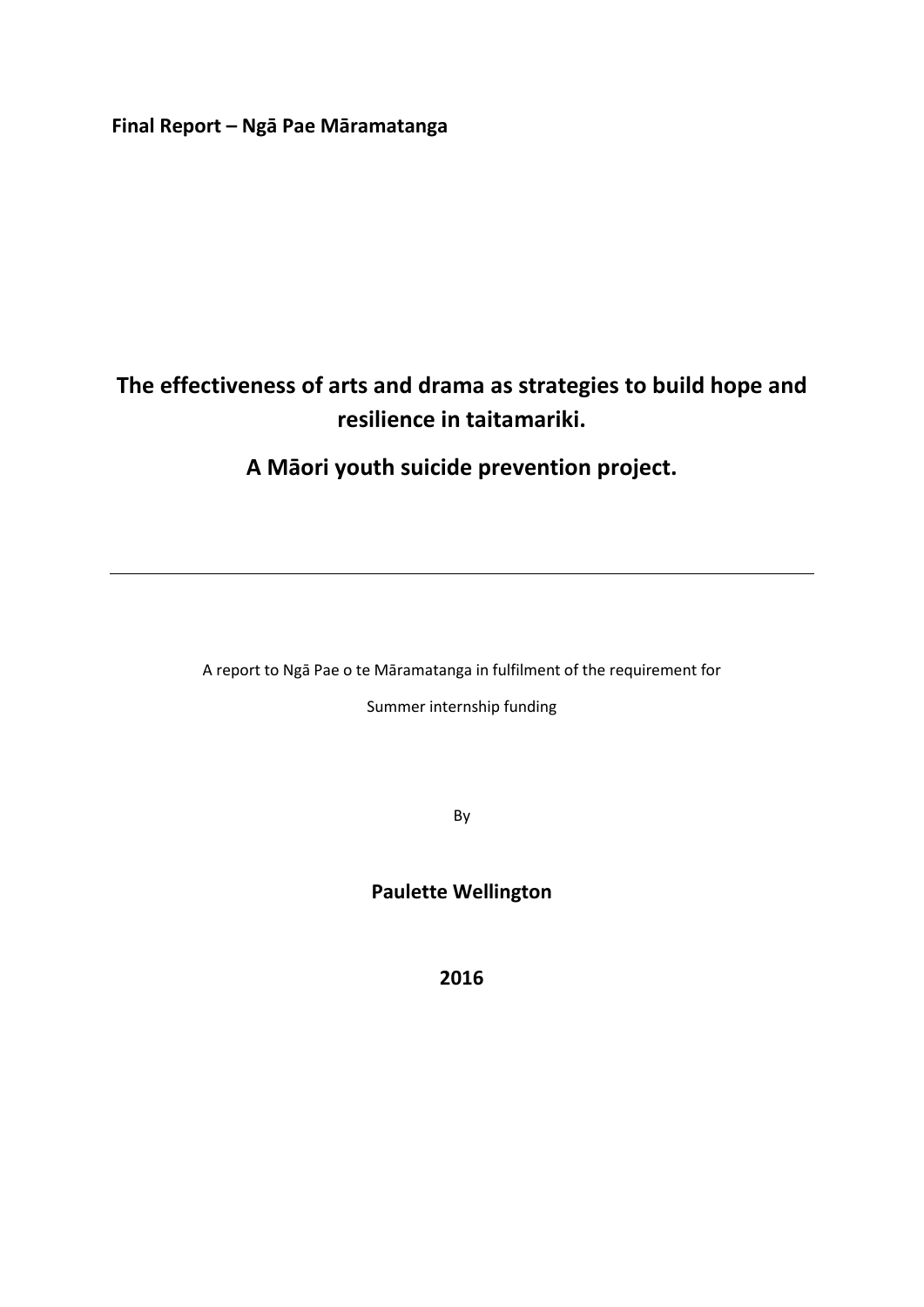## <span id="page-1-0"></span>TABLE OF CONTENTS

| 2.1 |                                                                       |  |
|-----|-----------------------------------------------------------------------|--|
| 2.2 |                                                                       |  |
| 2.3 |                                                                       |  |
|     |                                                                       |  |
| 3.1 |                                                                       |  |
| 3.2 |                                                                       |  |
| 3.3 |                                                                       |  |
| 3.4 |                                                                       |  |
| 3.5 |                                                                       |  |
| 3.6 |                                                                       |  |
| 3.7 |                                                                       |  |
|     |                                                                       |  |
|     |                                                                       |  |
| 5.1 |                                                                       |  |
| 5.2 | Challenges of Working with Taitamariki and Vulnerable Populations: 17 |  |
| 5.3 |                                                                       |  |
|     |                                                                       |  |
|     |                                                                       |  |
|     |                                                                       |  |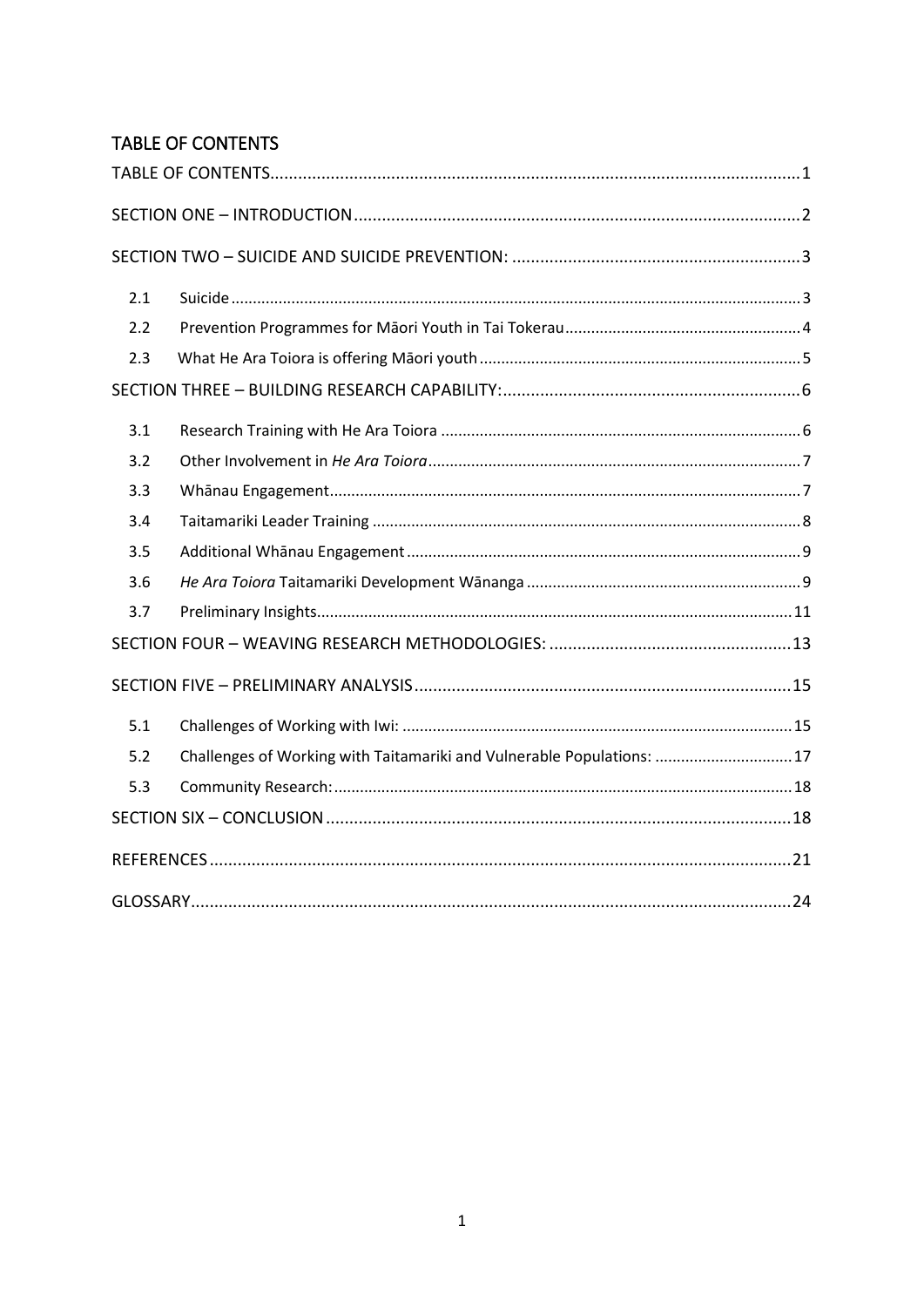## <span id="page-2-0"></span>SECTION ONE – INTRODUCTION

*How effective are arts and drama as strategies of Māori youth suicide prevention, in building hope and resilience in taitamariki?*

This report explains my involvement in the *He Ara Toiora* research project, during a Summer Internship through Ngā Pae o te Māramatanga (NPM). My academic supervisor is Dr Lily George of Massey University, who is lead researcher and co-manager of the project, along with Gayle Dowsett of Ngātiwai Education. The internship took place in Te Tai Tokerau/Northland, over ten weeks from  $7<sup>th</sup>$  December 2015 to 19<sup>th</sup> February 2016. This report engages with the research question posed above as a way in which to organise the report effectively.

*He Ara Toiora* is a research project into suicide prevention for Ngātiwai taitamariki using arts and performance-based wānanga to explore whether the use of drama, music (including waiata), dance (including kapa haka), visual arts and performance might enable taitamariki to express feelings of difficulty coping with life stressors, as well as providing a safe space for discussions in relation to suicide. It is hoped that these wānanga and resulting expressions of feelings might enrich participants' lives and enable them to find pathways and build resilience to cope with future stressors. The data collected will provide insights into how this type of engagement with taitamariki might enhance resilience and decrease the high rate of youth suicide throughout the Ngātiwai rohe and Tai Tokerau.

The overall objective of this internship with Ngā Pae o te Māramatanga to build my research capability, has been accomplished through research work on two collaborative projects between Te Au Here o Tukaiaia/Ngātiwai Education, He Ara Ngātiwai Charitable Trust and Massey University. This includes but is not limited to experience of:

- community and iwi research practices within Māori/Ngātiwai marae-based communities, including consultation, tikanga practice, and relationship development/maintenance;
- data collection practices including observational and reflective data collection, as well as transcribing data and data analysis;
- research design and implementation, including developing budgets;
- working with vulnerable populations, including development and implementation of a *Safety Plan*;
- designing, researching and writing journal articles.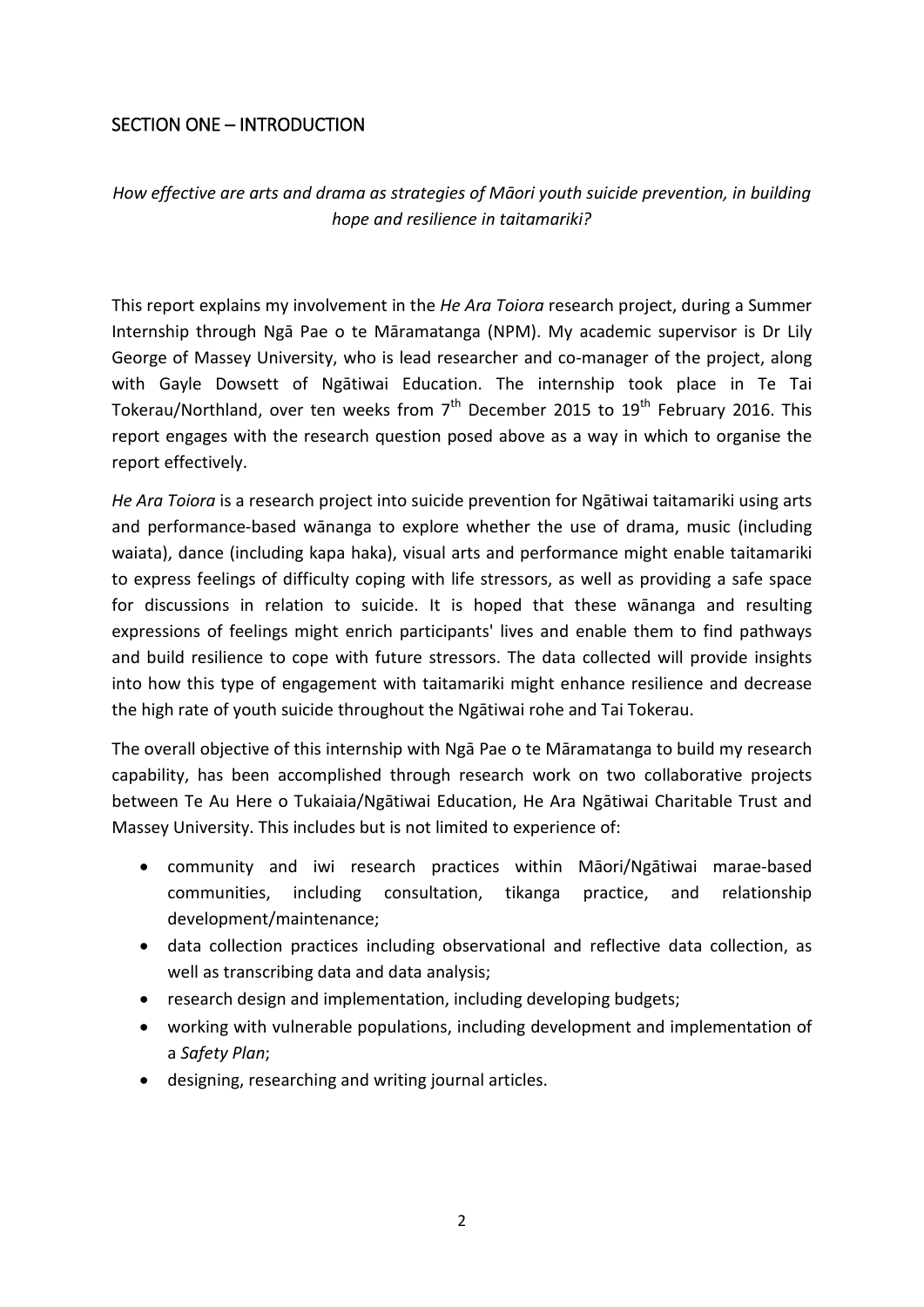## <span id="page-3-0"></span>SECTION TWO – SUICIDE AND SUICIDE PREVENTION:

## <span id="page-3-1"></span>**2.1 Suicide**

Suicide in New Zealand is considered to be a major health crisis (Canterbury Suicide Project, n.d.), with Māori youth featuring in disproportionate numbers as more likely to die from suicide than non-Māori youth (Best Practice Journal, n.d.; Canterbury Suicide Project, n.d.; Coupe, 2005; LawsonTe Aho, 2013, 2014). New Zealand youth have the second highest rate of suicide in OECD countries (The Guardian, 2015). Chief coroner Judge Marshall stated that "Over the last eight years I believe we've seen a shift in society's preparedness to have a more open conversation about suicide, but we are not seeing any movement in what is an unfortunate static annual figure" (cited in The Guardian, 2015).

It is the need to have open conversations about suicide - rather than hiding 'shameful secrets' - that is considered by some as part of the solution. Well known comedian, Mike King, has been open about his own battles with depression and suicide ideation. In 2013 he stated that:

There's a real need to talk about suicide, but talk about it safely, make sure there's help there for somebody who needs it. We need to talk about why people commit suicide, and it's generally people who feel hopeless and they often genuinely believe that they are the only ones going through it and it becomes overwhelming. We have to show them that there is hope, that no matter how they feel others have been through the same thing and that they can get through it. (cited in Dinsdale, 2013a)

Speaking of the loss of son Nicholas to suicide, Jane Stevens urged that "We have to start talking about it. We would never be ashamed of our boy and we feel so strongly that people have to wake up to what is going on in this country  $-$  it is an epidemic" (cited in The Guardian, 2015).

In response to the increasing rate of suicide, the government gave \$25million to suicide prevention programmes, with \$8million going to fund Māori and Pasifika programmes (APNZ, 2013). This resulted in the development of Waka Hourua, which "supports Māori whānau, hapū, iwi, Pasifika families and communities to develop and enhance their own capacity and capability to prevent suicide and to respond safely and effectively when and if suicide occurs" [\(http://wakahourua.co.nz/\)](http://wakahourua.co.nz/). A major focus for Waka Hourua and similar organisations is the development of local, whānau/hapū/iwi-driven solutions. As noted by Michael Naera of Ngāti Pikiao suicide prevention services, part of their solution is to 'Whakaoho Mauri'; "Awakening the life essence of a person through the protection of mana and protection of wairua" (SPINZ Webinar, 2013). Di Grennell of Te Puni Kōkiri states the necessity of "putting whānau in the driver's seat. However where whānau lack social and economic resources, there needs to be care taken that whānau have the ability to *be* in the driver's seat" (SPINZ Webinar, 2013).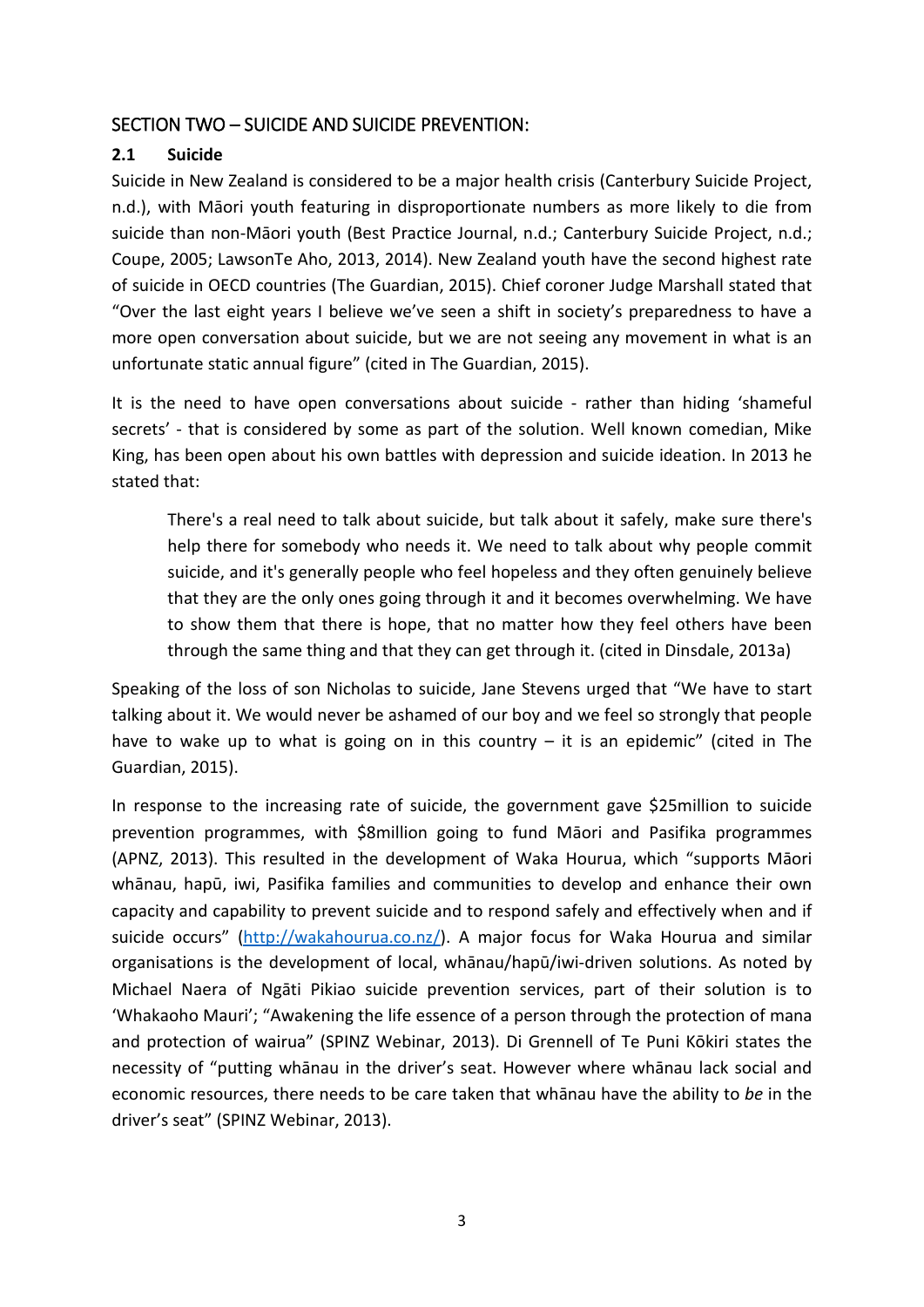Northland has not been immune to these appalling statistics on suicide, which conceal stories of devastation for individuals and their whānau left behind. Youth suicide statistics in Te Tai Tokerau/Northland have steadily increased in the past decade. During 2012 there was a spike in the number of young people taking their own lives, with an increase from 5 in 2011, to 19 in 2012 (Penney & Dobbs, 2014). As a result of this spike, many organisations in Tai Tokerau have received funding to devise programmes to address this crisis, with the result being that youth suicide decreased slightly during 2013 and 2014 (Penney & Dobbs, 2014). However during 2015 there was an overall 33% increase in suicide completions in Northland (Coronial Services of New Zealand, 2015). The reality is that youth suicide in Tai Tokerau is still a major health crisis, and Māori youth in Tai Tokerau are considered among those most likely to experience suicide ideation (Penny & Dobbs, 2014). As noted in *He Ara Toiora* documents (2015):

This project arose as a way in which to address the cluster of suicides in 2012, which impacted on Ngātiwai communities, as well as others in Te Tai Tokerau. *He ara Toiora* is the first of two projects…which take a positive focus on developing Ngātiwai-based strategies that respond to the specific needs and aspirations of our taitamariki. This project can be seen as part of a wider initiative to strengthen the people and mātauranga of Ngātiwai by addressing the myriad needs identified within Ngātiwai communities, but in ways that enhance and uplift, rather than deny and depress. (Information and Contacts document, November 2015)

#### <span id="page-4-0"></span>**2.2 Prevention Programmes for Māori Youth in Tai Tokerau**

There are a range of services in Tai Tokerau which provide support for those who suffer from suicide or associated issues. Northland District Health Board's Te Roopu Kimiora (Health Point, 2016) offers clinics at set hours during weekdays, requiring referrals to access their services, and provides necessary support to many of our whānau. They provide Māori staff who are experienced in working with whānau. However this model may not be attractive to some Māori as the model of accessing services at Kimiora tends to be more medical than holistic. Some organisations for Māori youth in distress in Tai Tokerau have attempted to offer a more whanau-based approach, such as Te Whare Oranga at the Anglican Care Centre. However the list of practitioners at Te Whare Oranga does not include anyone who has an obviously Māori background nor does their organisation offer kaupapa Māori-based counselling (Whāngarei Anglican Care Trust, 2016). Other services that do provide kaupapa Māori services include Jigsaw Whāngarei, Otāngarei Trust, and Ngātiwai Education itself – the latter organisation provides parenting programmes for whānau, whānau education plans (WEAP), and in-school academic and pastoral support for Ngātiwai students. While these are not specifically suicide prevention programmes, they are vital to addressing the complexity of the environment within which suicide exists.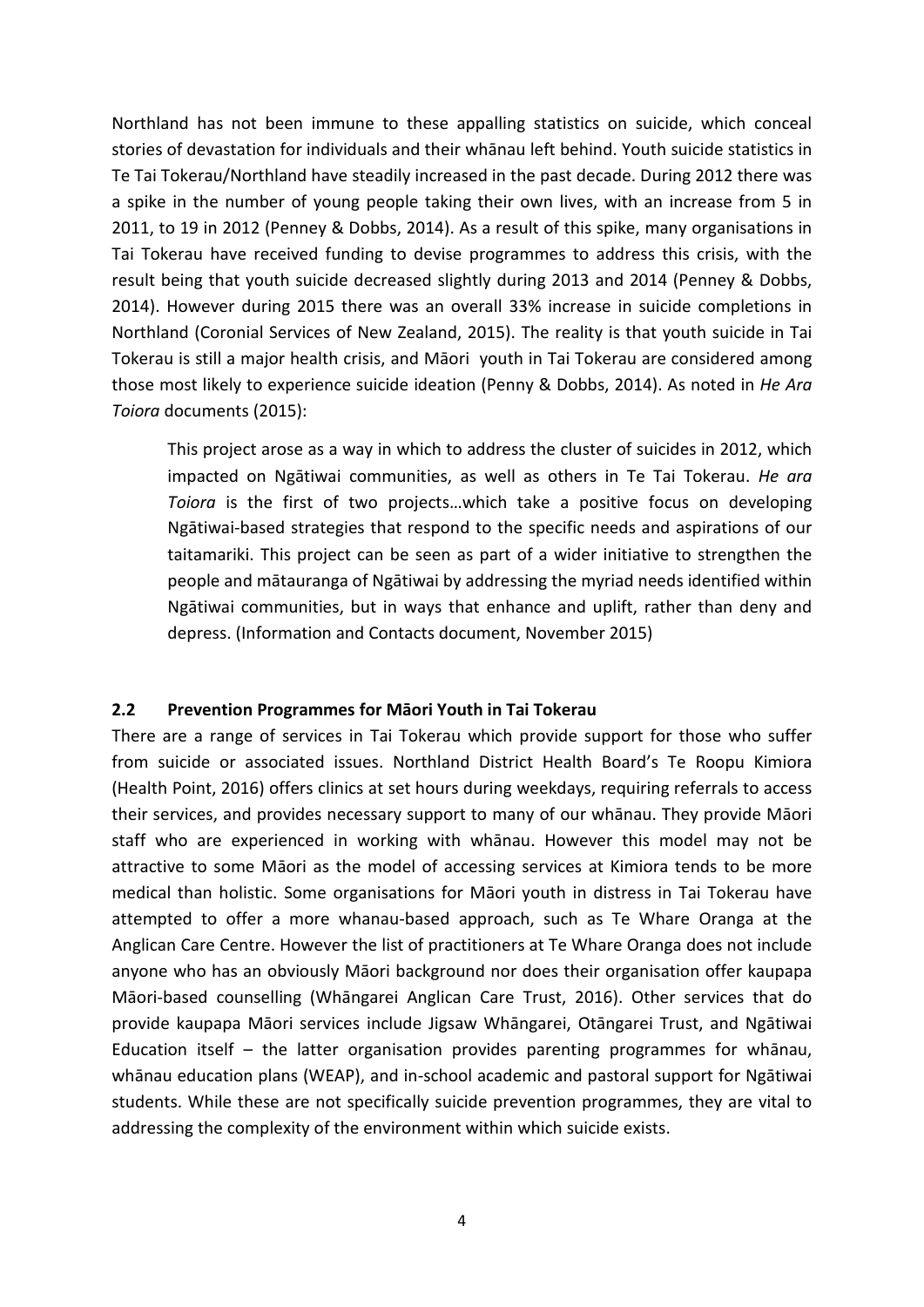Northland Company Playworks Productions Ltd's production, 'Matanui', was an initiative intended to empower youth and their communities to build community resilience. Matanui was an interactive play performed at various locations in Northland that invited conversation and dialogue around experiences of suicide. An evaluation by Penney and Dobbs (2014) found that this production (along with community and teacher education) met its outcomes to support youth; increase youth resourcefulness; and strengthen school teams and communities.

The Raid Movement is a local taitamariki suicide prevention group sponsored by Ngāti Hine Health. They tour local colleges to spread their message, "Life over everything". As noted on their home page (see http://www.theraidmovement.co.nz/):

The Raid Movement is a small group of young people who are changing the world, one school at a time. Our aim is to show support to our fellow young people and show them that life is the most important gift of all.

Their Mission is to decrease youth suicide in New Zealand, and offer comfort and support to young people by emphasising that life is a gift. The website features a video with an inspirational story and song.

Whangarei and the wider Northland area have many other organisations that provide helpful services to local youth. These include the Northland District Health Board which offers many resources on its website, as well as providing active services such as Te Roopu Kimiora. The *Promoting Whānau and Youth Resilience* programme launched in 2013 uses a "three-pronged attack….with the aim of empowering the region's youth and giving them and their communities the resilience to deal with the complex issues and risk factors youth face today" (Dinsdale, 2013b). Despite these and other initiatives however, suicide continues to rise in Northland, with a 33% rise in 2015 (Collins, 2015). It is obvious that the issues surrounding suicide are multiple and complex, and therefore require multiple solutions.

## <span id="page-5-0"></span>**2.3 What He Ara Toiora is offering Māori youth**

*He Ara Toiora* (and *Kokiritia te ora*) identify support networks for taitamariki who are affected by suicide, contribute to positive youth development for our taitamariki and use dramatic and visual arts to search for ways to engage with, and research strategies to allow expression of feelings during times of difficulty. This is in collaboration with Ngātiwai whānau and hapū within the wider iwi, and work within Ngātiwai tikanga; for example, our kaumātua and kuia are strongly involved in the projects.

*He Ara Toiora*, using a performance and arts-based programme to engage Māori taitamariki, links into the belief that most Māori enjoy music and performance (waiata and kapa haka). Observational data as well as art and written pieces from participants are gathered in this performative research project over a Youth Leaders (YLs) training wānanga, a Whānau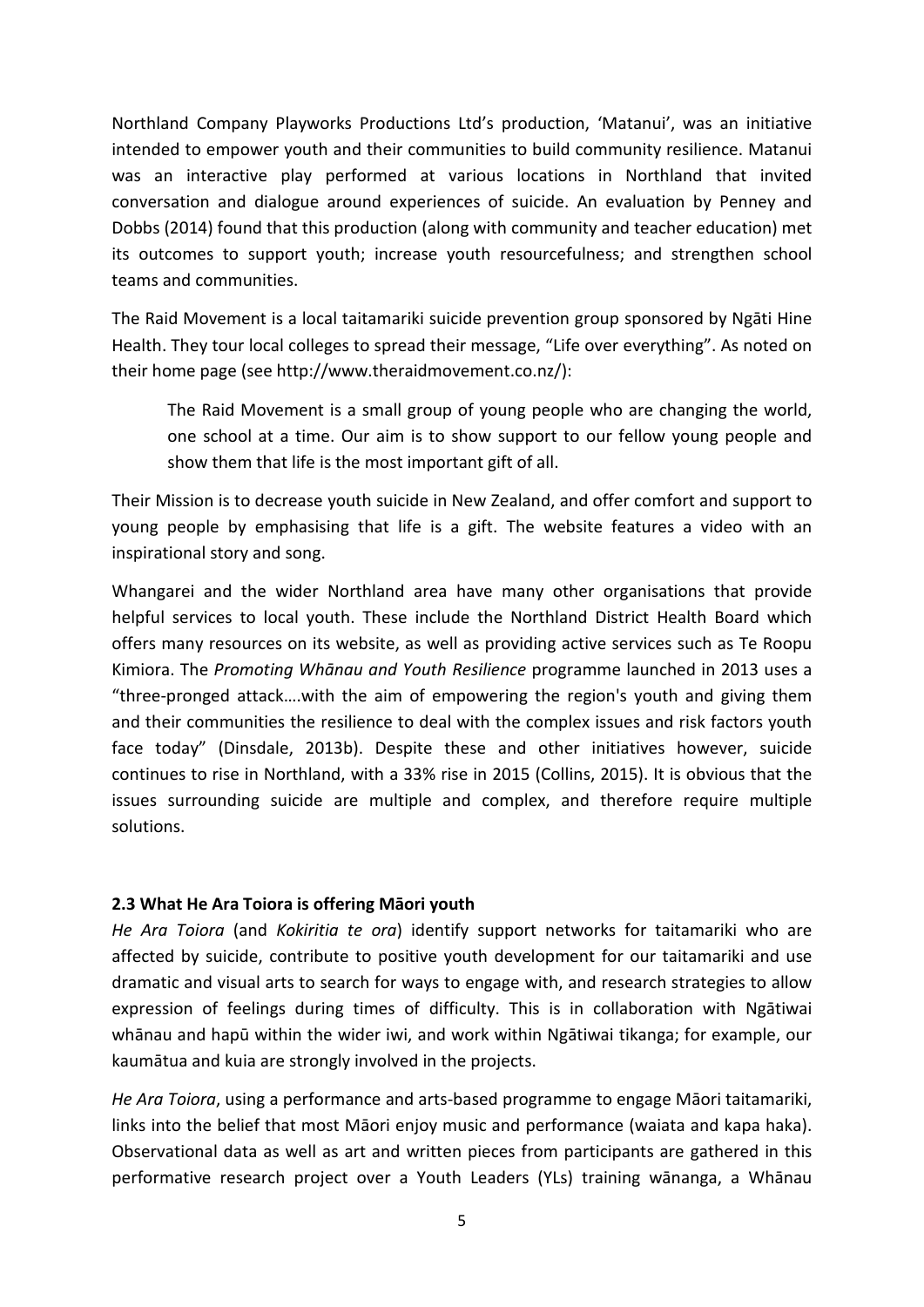Engagement Day, and six Taitamariki Development Wānanga (TDWs). Performative research draws on performance as an integral way of expressing research findings. Haseman (2006) notes that "when research findings are made as presentational forms they deploy symbolic data in the material forms of practice; forms of still and moving images; forms of music and sound; forms of live action and digital code" (p. 5).

At each wānanga, conversations are enacted through drama and art as well as written dialogue, and it is these which express the thoughts and insights of the taitamariki in a way that is tacit and subtle, yet incredibly powerful. Using drama process has been found to allow participants to be more comfortable 'acting out' a story that is similar to their own. For example, during our recent wānanga all of the participants engaged in role plays. One of the taitamariki asked her group to enact her own story using different names, giving her group insight into her thoughts and feelings, as well as their own. Osterlind (1995) promotes Augusto Boal's findings that participants not enacting their own stories felt "free to play their real emotions, feelings and thought" (p. 77). Some of these stories and conversations will be featured in the presentation at the final wānanga for He Ara Toiora in April, to whānau and friends of participants.

## <span id="page-6-0"></span>SECTION THREE – BUILDING RESEARCH CAPABILITY:

During the weeks leading up to the NPM internship start date, I attended meetings with supervisor Dr Lily George. We outlined the work plan I would be following, specified the objectives and timelines and formed a detailed plan for the internship. I commenced a literature review on suicide, Māori/iwi research, and performative research, which has contributed to the writing of this report, expanded my understanding of the related issues, as well as provided a resource for others on the project.

Work completed during the internship includes collection, transcription and analysis of data from TDW2, TDW3 and TDW4 (February 2016); *He Ara Toiora* (HAT) team meetings and planning for TDW5 and HAT final performance as well as analysis of data; internship meetings with Dr Lily George; attending and supporting team, health clinician and whānau at TDWs; discussion and planning for *Kokiritia te ora* (KTO); budget planning for KTO; *Safety Plan* implementation; and reflective journaling for all TDWs attended.

## <span id="page-6-1"></span>**3.1 Research Training with He Ara Toiora**

The research training I am undertaking has relevance to improving Māori health specifically in the Ngātiwai rohe, and generally for Māori. The outputs of *He Ara Toiora* can contribute to the body of information for suicide prevention as well as positive youth development. With the training I am receiving through involvement with this project, and future academic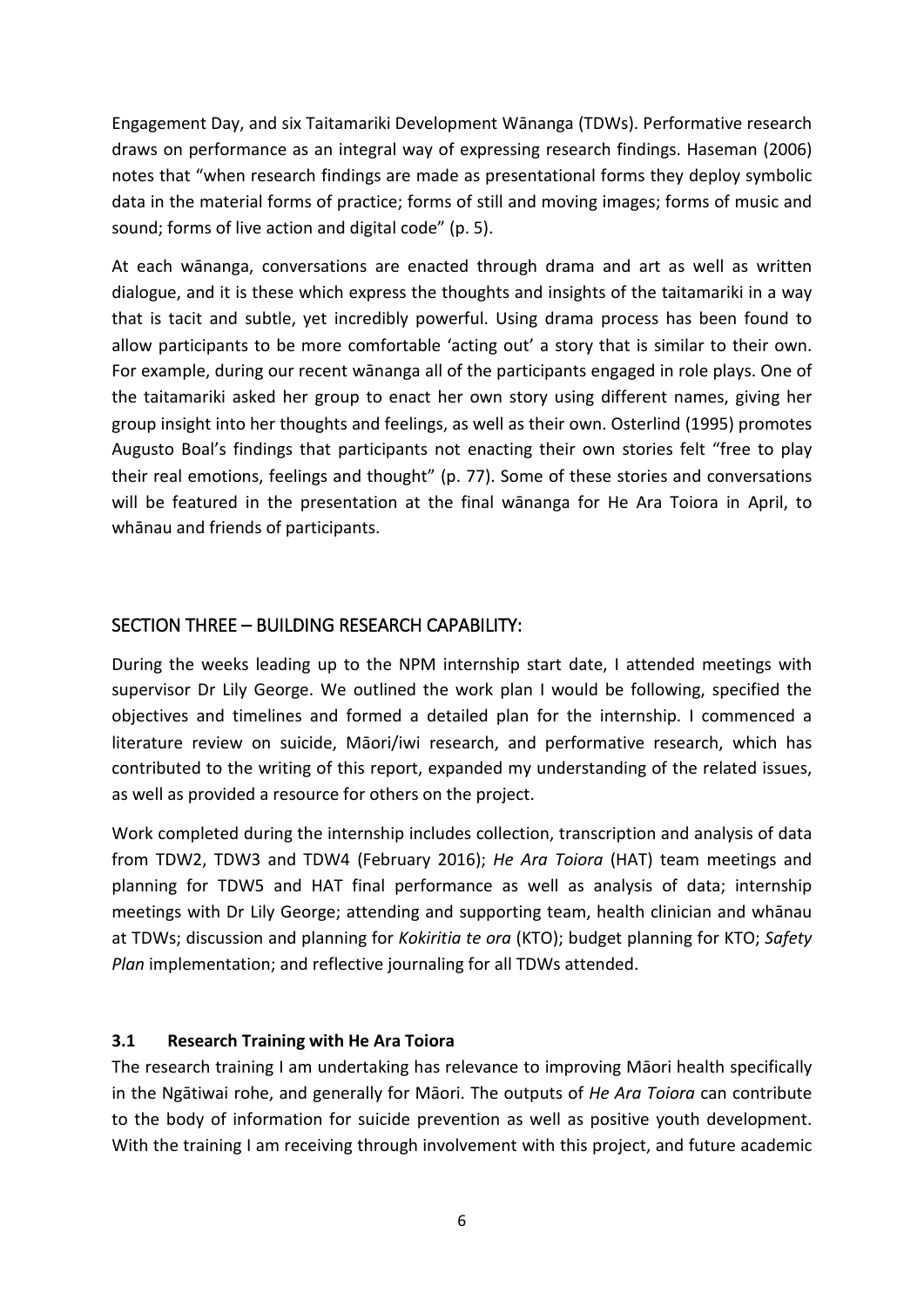study, I will also be able to contribute to Ngātiwai whanau, hapū and iwi development, as well as to the pool of Māori health researchers.

My Māori community involvement continues to assist me to remain focussed on the passion I have for continuing and growing my contribution towards research. This has involved and continues to be as Trustee and member of the executive of *Ngunguru Marae Committee* for two and a half years; attending Ngātiwai hui and wānanga with topics such as waiata, tikanga, te reo Māori; Office of Treaty Settlements hui; iwi information updates; encouraging taitamariki engagement with our iwi, hapū and marae; engaging with kaumātua and kuia; encouraging continuous contact with our marae and the local kura on matters that our trustees, kaumātua and kuia believe a co-ordinated effort would benefit tamariki; interacting with the *Ngunguru Sandspit Society* to engage their group with our hapū and marae to encourage a better result for the environmental status of Māori whenua and moana; attending tangi and hui at various marae; consultation with Northland Regional Council on Resource Consent Applications in the Ngunguru rohe; and as a member of the Ngunguru Catchment Group contributing to investigation of the negative environmental impacts in our rohe. I am strongly committed to Ngātiwai people and whenua, and will always be engaged in such activities for our people.

## <span id="page-7-0"></span>**3.2 Other Involvement in** *He Ara Toiora*

I have been a part-time team member on the *He Ara Toiora* and *Kokiritia Te Ora* projects since January 2015. My role initially was to complete a summary of the literature on suicide in general, youth suicide and youth suicide prevention in New Zealand, as well as research methodologies and methods. This was to provide background for the *He Ara Toiora* and *Kokiritia Te Ora* projects and the research team. It soon became apparent that we needed a Health Clinician since we were dealing with vulnerable participants and challenging issues. Since my background is in psychology, social work and counselling, I was offered this role alongside the role of literature mapping. One of the challenges therefore, was to ensure the roles of researcher and Health Clinician remained separate and that when I was acting as Health Clinician that was my primary focus. For the term of the Internship I was Health Clinician on only one occasion however, with Dr Alayne Hall taking that role for the other wānanga.

## <span id="page-7-1"></span>**3.3 Whānau Engagement**

Throughout the early part of 2015 we held team meetings to organise and begin the engagement with taitamariki for the project. As part of the development phase of the Kokiritia te ora project<sup>[1](#page-7-2)</sup>, consultation hui were held in January 2015, the main purpose of which was to inform whānau further on the kaupapa and process of *Kokiritia Te Ora*, and to

<span id="page-7-2"></span> $1$  At this time we had secured a Development Grant from the Nga Kanohi Kitea fund through the HRCNZ.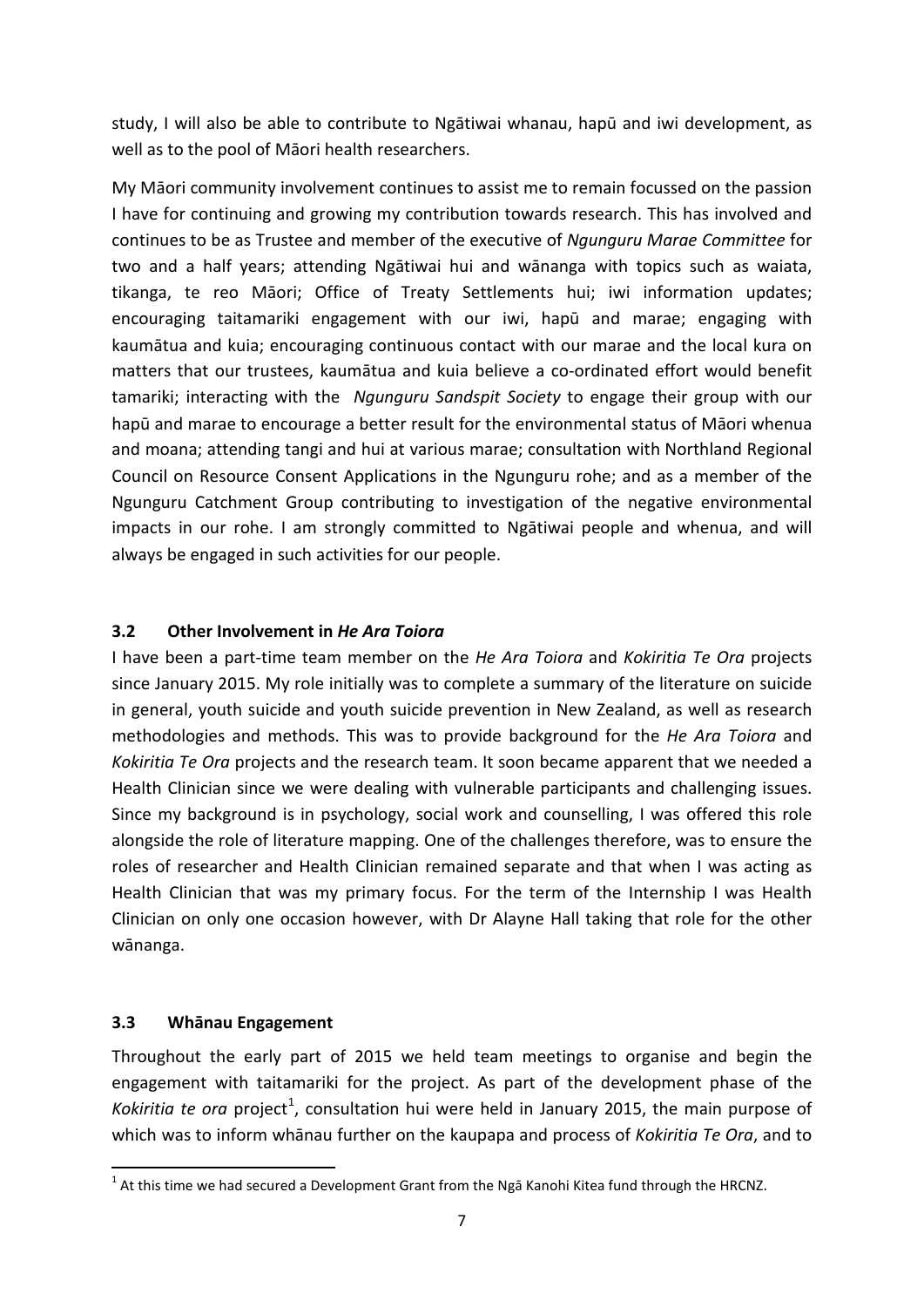ask for their insight into the relevant issues. Our first hui was held with whānau at Whakapaumahara Marae, a Ngātiwai marae in Whananāki, We had a sizeable turnout for this hui, and support was offered by many, as well as interest from taitamariki to be participants. Our second hui was shortly after the first, and attendees were from interested and related organisations in the Ngātiwai rohe; this included social service professionals, teachers, a local MP, kaumātua/kuia and Ngātiwai whānau, members of the RAID Movement, as well as the three research supervisors – Professor Helen Moewaka Barnes, Dr Keri Lawson-Te Aho, and Mrs Moe Milne. Again we had a sizeable turnout for this hui, with offers of support for our projects.

One of the main insights gained from this hui was that KTO should focus on the positive aspects of our taitamariki and their development, rather than focusing on suicide. As noted by one of the participants – "Do we want to celebrate life, or mourn death?" Whaea Moe Milne suggested we help our taitamariki "know their magnificence".

At both hui the *He Ara Toiora* project was also presented to whānau, with many attendees showing interest and support for this project as well. Many commented on the timeliness of the projects, given the prevalence of suicide for Ngātiwai whānau. Essentially therefore, *He Ara Toiora* was to lay the groundwork in engaging taitamariki and whānau in conversations around suicide, while *Kokiritia Te Ora* would extend those conversations into positive taitamariki development.

In July 2015 a further whānau engagement hui was held at Whakapaumahara Marae for the *He Ara Toiora* project. Prior to this the original Principal Investigator (PI), Dr Bert Van Djik, had withdrawn from the project for personal reasons, with Dr George taking over the PI role and Liz Sugrue being engaged as the Drama Facilitator. One of the purposes of this hui therefore was to introduce Liz to the whānau, as well as provide an update of where the project was at. A decrease in attendance was noted at this hui, however the kaumātua, kuia, taitamariki and their whānau who did attend, were all enthusiastic about being a part of this project.

## <span id="page-8-0"></span>**3.4 Taitamariki Leader Training**

A wānanga to train and select Youth Leaders (YL's) as mentors to the younger participants (tamariki and taitamariki) was held in September 2015. All those who attended (10) were chosen as Youth Leaders. Ages ranged from 17 to 48 years, with the term 'Youth Leader' referring to their work with youth, rather than their age. Also part of the purpose of these positions was to provide leadership opportunities and training for the Youth Leaders.

The research team engaged in team building exercises run by the Drama Facilitator. It was clear very early in the day that the participants were keen to engage and participated freely in organised activities involving Ngātiwai whakapapa and whakataukī, acting out Ngātiwai stories, and role-playing a fictional scenario about a teenager whose friend had committed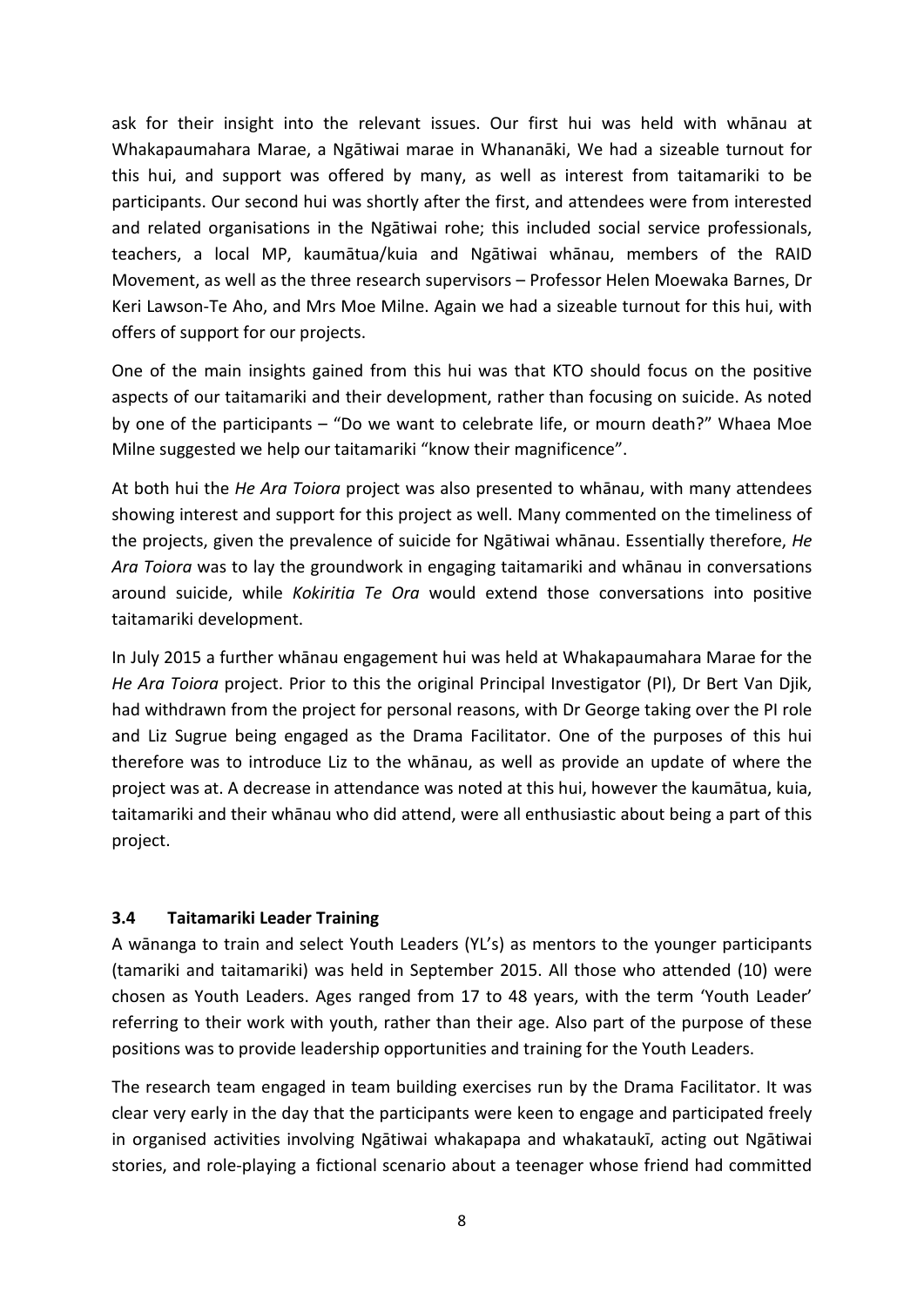suicide. This led to several participants sharing personal experiences of suicide. This sharing of emotional experiences tended to result in displays of distress by some of the Youth Leaders, and it was evident that the *Safety Plan* we had drawn up was in fact a necessary tool for the research team, the Youth Leaders, as well as the future tamariki and taitamariki participants.

#### <span id="page-9-0"></span>**3.5 Additional Whānau Engagement**

During October 2015 another Whānau Engagement day for *He Ara Toiora* was held at Ngunguru Marae and taitamariki were invited to attend along with their whānau. Relationships were built between the research team and the Youth Leaders during the evening before the Whānau Engagement day, staying overnight together and participating in acting skits. The programme planned for the following day was discussed and the mood was very positive and upbeat. Again we had a disappointing turnout at the engagement day, with six Youth Leaders, only 11 taitamariki, one parent and one kaumātua in attendance. All who did attend, however, engaged wholeheartedly in the performance activities, particularly those with Māori components. Art activities did not seem to be as well received as the drama, however at the end of the art activities when participants explained their art, they appeared to be animated and articulated their feelings clearly.

#### <span id="page-9-1"></span>**3.6** *He Ara Toiora* **Taitamariki Development Wānanga**

Our first of six Taitamariki Development Wānanga (TDW) was held in November 2015. Although I was not available to attend this wānanga, others in the research team gave feedback on the two day wānanga held at Ngunguru Marae. A guest Ngātiwai artist attended this wānanga and led participants through some art activities. In one of the activities, participants wrote negative messages they have had directed towards themselves or someone they know on a roll of wallpaper, followed by what they considered to be positive messages. Negative messages included 'chubby bubby'; Hi slut'; 'Fat guts'; 'I can smell you'. Positive messages included 'help those that want to be helped'; 'listening to music'; 'friends'; 'Tangaroa is in my blood'. Feedback from participants included 'I liked the fun games and activities, art, watching people swim, meeting people, learning how to build a whare with straws'; 'loved it but need more activity'; 'the last wānanga was more fun than this one'; 'getting to know different or new people that you would be able to connect with'.

I attended a research team meeting after TDW1 when we discussed how to improve on the wānanga activities that were not well received by participants. The Drama Facilitator then met with Youth Leaders prior to TDW2, to get their feedback on the programme for this wānanga. There had been some internal challenges with staffing and several research team members who began the process with HAT had withdrawn from the project for a variety of reasons. Immediately prior to TDW2, the Drama Facilitator also withdrew, and the project Co-Manager, Gayle Dowsett (a very experienced performer and director), took over as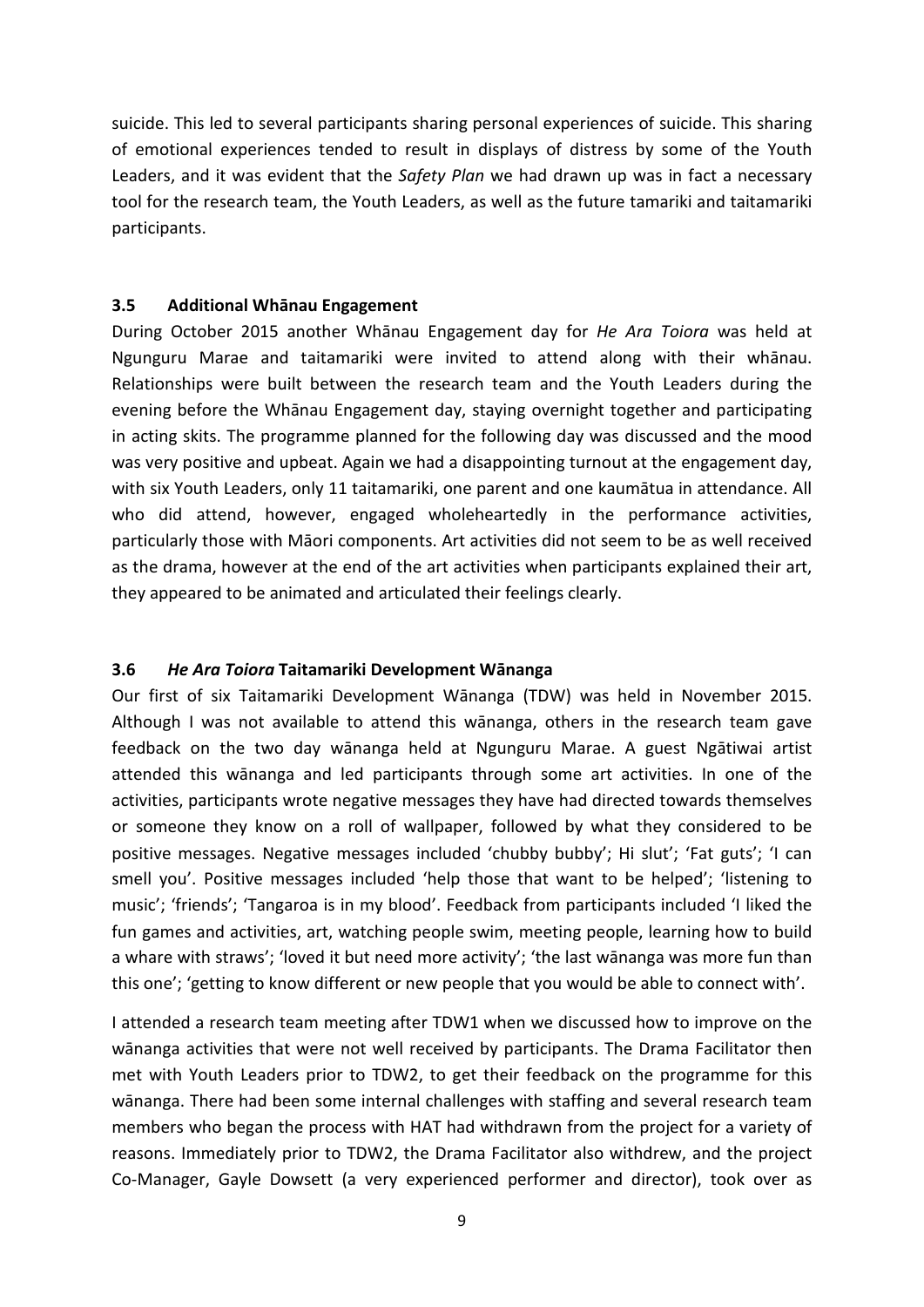Drama Facilitator. All remaining research team members stepped up to fill necessary roles, and a cohesive and committed team resulted. Attrition of taitamariki was also of concern, but after robust discussion the team chose to continue regardless of numbers, as the kaupapa was not about how many taitamariki participated, but that those who participated were able to gain something positive and relevant from participation.

TDW2 was held in December 2015 at Ngunguru Marae. I attended as Health Clinician for one day, and our alternate Health Clinician attended for the other day. I also attended as a research team member assisting with data collection and whānau support, although I was careful to keep boundaries between the two roles. This wānanga included more participant discussion about the programme for all wānanga due to engagement of the new Drama Facilitator, and reports from Youth Leaders of activities they considered were not working well. It seemed that all participants were more invested in the programme, whether it was due to discussions with them on the programme, or that the programme now included a hīkoi was arranged to a Ngunguru maunga and a beach for a swim. Some difficulties were experienced during another field trip, however this allowed for discussions between research team members and open discussions with participants on how to manage difficult situations. Taitamariki participants shared that these types of difficulties are experienced often by themselves and their friends in their homes as well as when they leave their homes. The research team members were therefore able to model alternative behaviour for dealing with difficult situations, including the necessity for taking responsibility for your actions, even as an adult.

Three new Youth Leaders were taken on – male partners of two existing YL's, plus the mother of two taitamariki participants – which added some necessary balance to the group. One of these new YL's, Rangi, was tasked with composing a waiata from hopeful post-it quotes written at the Whānau Engagement day – the main theme was aroha, reflecting one of the main values underpinning the project. This waiata, *Whakakotahi Aotearoa Whakapiri*, is now sung with gusto at each wānanga. The chorus is worth repeating here:

*Love heals with gentle hands Love stands with open arms Love shares with constant care And love walks with all to share.*

TDW3 was held at Waikare Marae during January 2016, and included similar performance and arts-based activities; however the theme was more about resilience. Activities included the taitamariki designing vision boards for themselves, giving expression to some of their future goals. The Drama Facilitator explained again that the participants were here to help us find ways to build hope for young people who experience difficulties. This reminder seemed to give participants a sense of pride in assisting to help others. It was again evident that participants were willing to share their experiences when asked for feedback about the wānanga they have attended and whether the types of performance and art activities would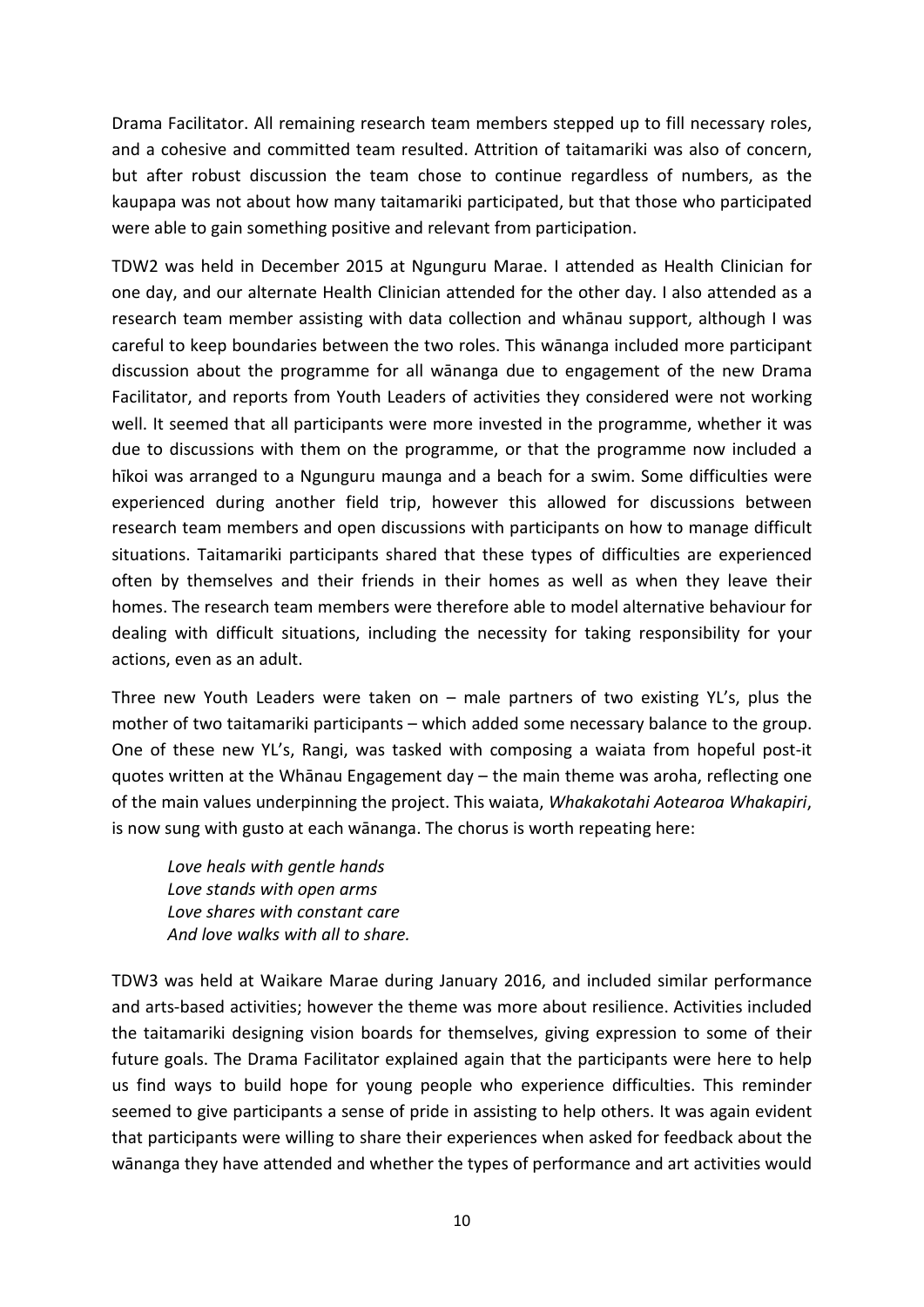help others. Participants engaged wellduring the role play activities they took part in. I again had the Health Clinician role (along with research team member role) at this wānanga and led participants through a technique on how to find their 'safe place' when experiencing difficult emotions.

The fourth TDW during February 2016 was again held at Ngunguru Marae. A guest speaker shared his story of hope and 'starting a spark' to convey the message that 'we have greatness inside of us'. Another manuhiri/guest took participants through an exercise intended to highlight how difficult it is to learn te reo Māori, using a made-up language to express this. Discussions about kaitiaki by a matua on the research team saw many participants engaging and sharing their knowledge of kaitiaki in their own area. Drama exercises and role-plays allowed participants to act out their own experiences and those of their whānau and friends, with Youth Leaders and research team members assisting them. All engaged in these role-plays, and it was clear that most realised the different ways we can change our behaviour to become more resilient. Waiata and kapa haka practise, along with guest hip hop kaiako, saw participants engaging enthusiastically. The other Health Clinician in attendance at the wānanga helped some of the taitamariki and research team to work through some feelings of mamae that were brought out during the wānanga.

## <span id="page-11-0"></span>**3.7 Preliminary Insights**

The insights gained from this mahi have been more than just learning 'how to do research'. As mentioned earlier, we organised a Whānau Engagement day and we were disappointed that only one adult whānau member attended. A primary reason for this put forward in discussions, was that some tamariki and taitamariki do not want their whānau to be present when there is opportunity for them to disclose difficulties. This was also found in a photovoice project by Jensen et. al. (2006), with secondary school age Māori and Pacific young people who told their parents to "back off because this is our project" (p. 34). There has also been some conjecture that this marae-based, adult supervised programme may have been an opportunity for parents to send their tamariki and taitamariki to a 'safe place' so that they could have someone else take care of their children's emotional needs and give the parents some time out.

The project, by its nature, has meant some of the participants have disclosed distressing events in their lives (both from their past and present), and I have been pleasantly surprised by how open they are with their stories. I have also been rather astonished at some of the circumstances these young people have found themselves in and quite proud of how they have dealt with them. I have loved watching the progress the young people have made during the journey in this project.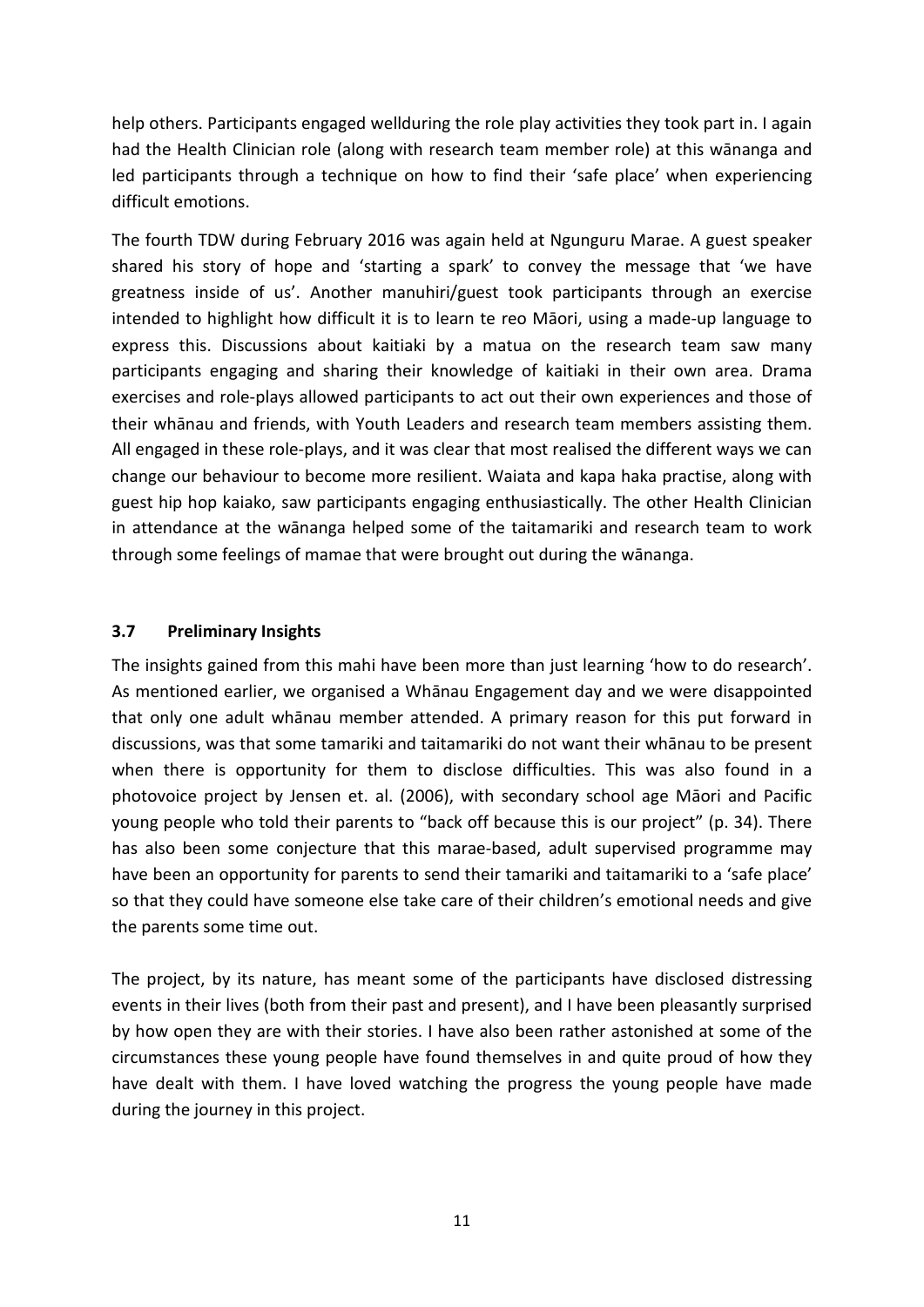Although this is a research project, the outcomes participants are reporting at this mid to late stage of the project, are very encouraging for their future resilience. Participants' reports include positive statements such as:

"we feel like we know each other really well, and we support each other through facebook and stuff. It's great how some of the taitamariki who were really bad, feel a lot better now." *Taitamariki participant*

Some reports from team members and taitamariki allow for reflection and possible adjustment of programmes. These reports include:

"we find it exhausting coming such a long way to the hui. We have to leave home about 5am, then by the afternoon we are really tired, and don't want to join in anything." *Taitamariki participant*

"some of the things are really boring, and that's why our whānau, our parents, don't want to come. They came once and got really bored, and even though they said they think it's worthwhile for us taitamariki, they don't want to keep coming along." *Taitamariki participant*

"It's really difficult to keep team morale up when people keep leaving, and when some of the team don't turn up." *Research team member*

Reflecting on things such as team morale and why parents don't come to the hui, have allowed for opportunities to discuss whether we planned the programme as well as we could have. We found that by allowing taitamariki input into the programme for each wānanga and asking for their feedback on processes, taitamariki became more engaged. A similar finding by Wilson (2014) emerged while conducting a research project with youth workers using hip hop to engage with youth. By encouraging participant feedback and altering activities to keep up with new hip hop trends, this ensured continued youth engagement and interest.

Other insights included the possibility that some team members were more invested in the programme than others; and a question on whether the exhaustion that results from travel to distant marae outweigh the benefits of marae-based hui arose. These and other reflections will be taken into account during data analysis and final reporting, offering an opportunity for the participants and team to include their insights, suggestions and hopes for further research and programmes that might evolve as a result of this research.

Working with Dr Lily George on this project has enlightened me about the value of forming networks, new ways to deal with challenges (such as personality conflicts between research team members, attrition of participants), the value of working as a team, the importance of enforcing ethical procedures, and the significance of choosing research methodologies wisely.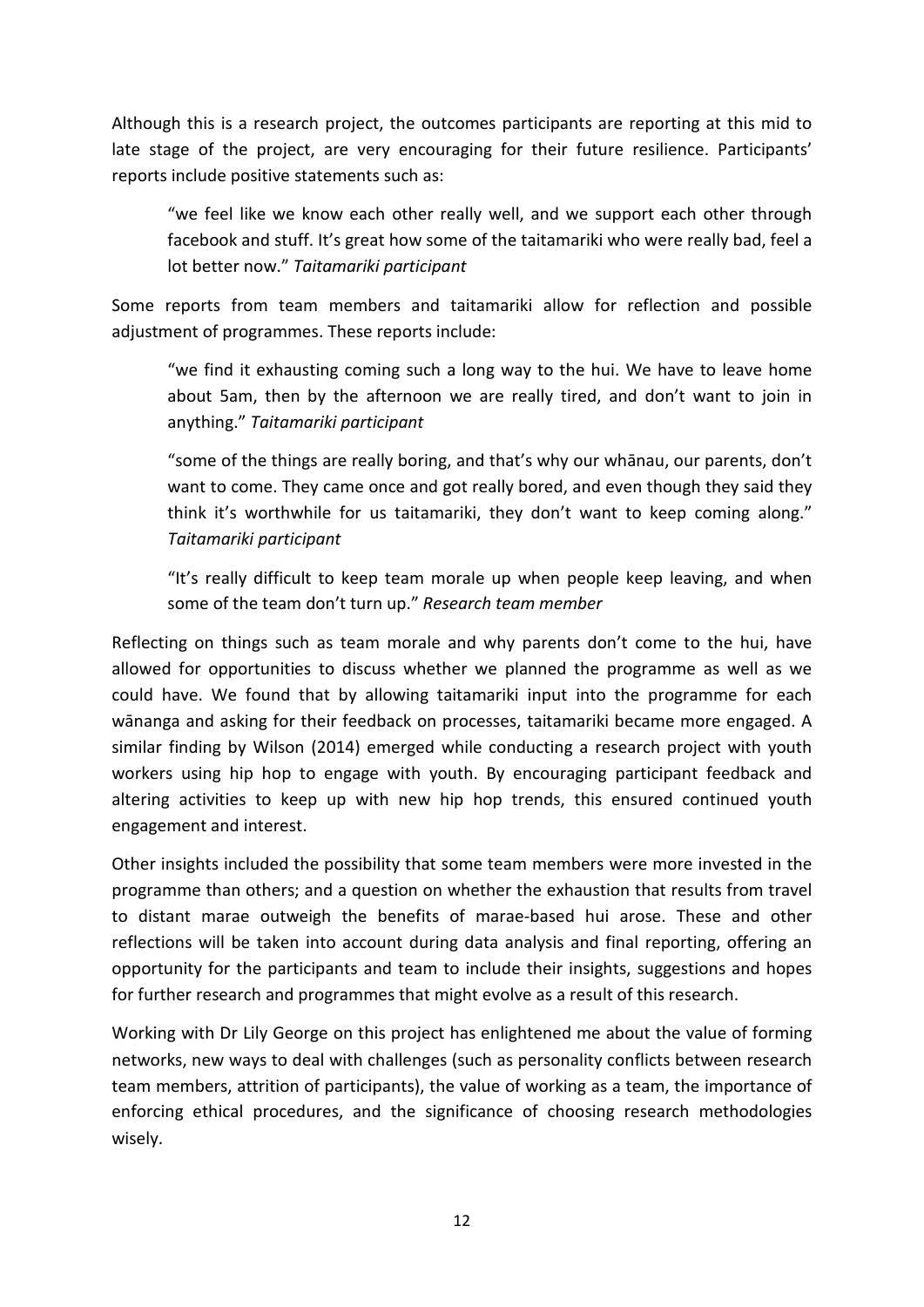## <span id="page-13-0"></span>SECTION FOUR – WEAVING RESEARCH METHODOLOGIES:

The research design used in *He Ara Toiora* combines Kaupapa Māori research and Performative Research methodologies. Performative researchers are considered to be those who enter a research project not with the sense that there is a problem, but more that they are embarking on a project which is exciting, and that they "tend to 'dive in', to commence practising to see what emerges" (Haseman, 2006, p. 3). When first approached to be a part of the research team for the *He Ara Toiora* project, all team members spoke with enthusiasm about how the use of performance should engage Māori participants, particularly if waiata and kapa haka were to be used, and were excited to discover what this might bring to our Ngātiwai tamariki and taitamariki.

Using theatre skills in exploring risky youth experiences, Conrad (2004) found this process was a "way to collectively draw out, represent and question their experiences through theatrical means" (p. 12). *He Ara Toiora's* use of performance during wānanga to encourage and enable taitamariki to express their experiences was surprisingly successful. Some of the tamariki were as young as 13 years, appeared shy, and it seemed to some of the team that we would have difficulty getting them to open up to us. However, we found that as soon as role-playing of Ngātiwai whakataukī and discussions about our whakapapa were introduced, when waiata and kapa haka were taught, it seemed as if there was no limit to the amount of information the tamariki and taitamariki were willing to share.

Kaupapa Māori research methodology is based on Māori worldviews with values and principles that empower and encourage participation (Kerr, Penney, Moewaka Barnes, & McCreanor, 2010). Basically, it is research done by Māori, with Māori, and it is intended to use Māori worldviews and to be "for the benefit of Māori" (Kerr, et. al., 2010, p. 28). The *He Ara Toiora* project uses kaupapa Māori research methodology with marae-based research done by Ngātiwai, for Ngātiwai, incorporating Ngātiwai whakataukī, waiata, kaitiaki and tikanga. Although some of the taitamariki did not identify as Ngātiwai, the underpinning values and principles to encourage participation with the use of Māori tikanga using a Māori worldview, did in fact seem to allow a pathway for tamariki and taitamariki to engage with the research.

By combining kaupapa Māori and performative methodologies, the *He Ara Toiora* project incorporated Māori values and practises into performance and other arts-based activities. Restoring whakapapa consciousness is often a challenge for Māori participants (Lawson-Te Aho, 2013). However the depth of knowledge by team members regarding the whakapapa of Ngātiwai tamariki and taitamariki allowed for knowledge of their whakapapa to be shared and increased the connection of those young people to the kaupapa at our hui and wānanga.

Using performance to enact Ngātiwai whakataukī and legends integrated a connection to heritage with fun-filled activities to draw on a need for youth to express their feelings not only through dialogue or story writing, but through role-play, song and dance. One Youth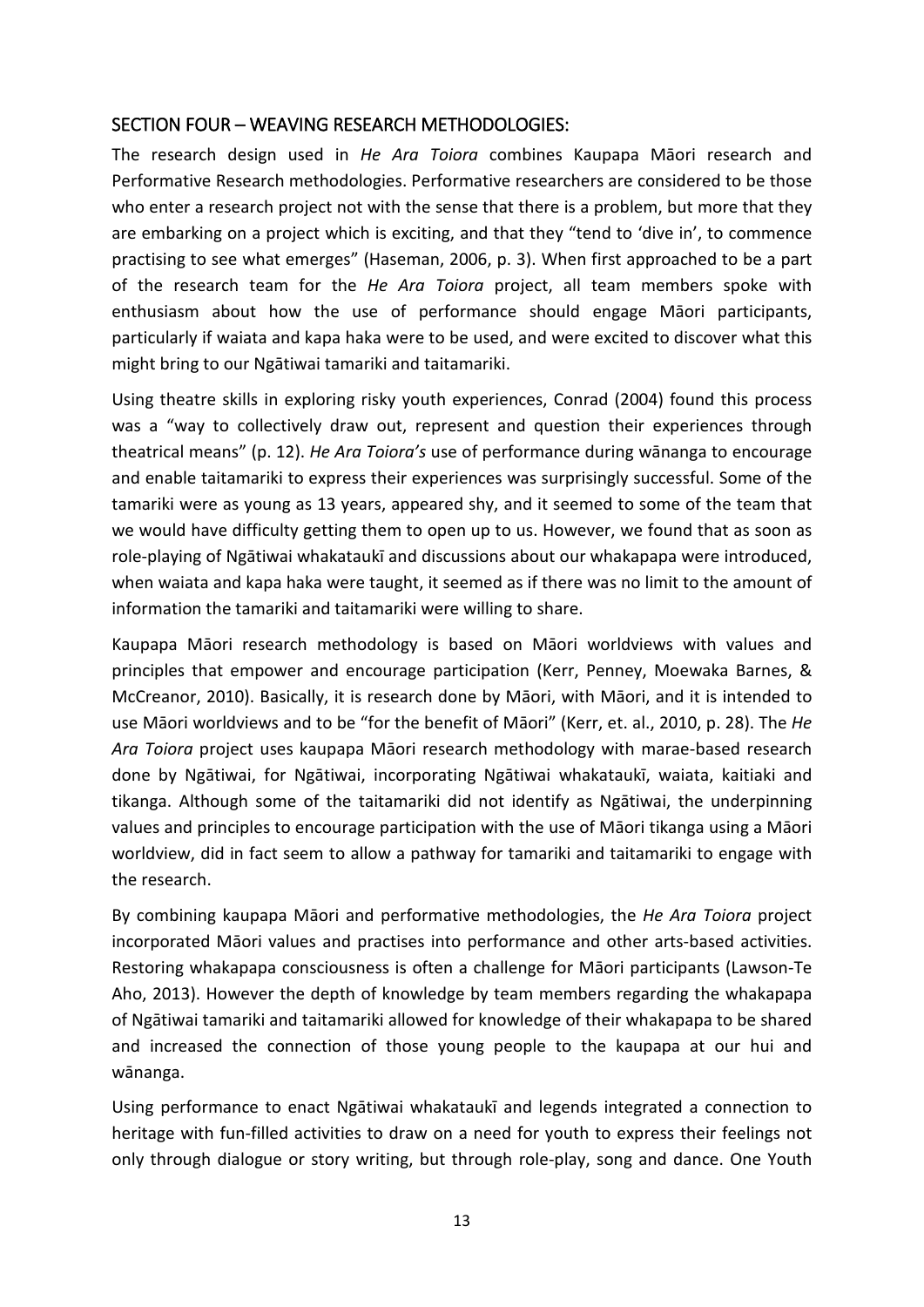Leader taught a Ngātiwai haka to the male tamariki and taitamariki participants, who all joined in enthusiastically and have practised this haka whenever they were asked to. The leader explained the meaning of the words in the haka, providing meaning to the actions – I believe this has contributed to the confidence displayed when sharing feelings that may not be so easily expressed in other environments such as:

"It is easy to believe comments about yourself when you are being bullied." *Tamariki participant*

"my life has turned around since I have been coming to these hui." *Taitamariki participant*

"Good being here. Helping us with our confidence – to not be shy." *Tamariki participant*

"[I] feel honoured to know that researchers are learning from us." *Tamariki participant*

A Māori worldview is one that values others' opinions and offers an outlet for the needs of all participants. Tikanga ensured that all who wanted to voice their thoughts were valued, and although this sometimes meant that our programme was behind schedule, surprising and valuable outcomes arose as a result. For example, a kaumatua at Waikare Marae explained the origins of karakia and why they are used on marae, that they can be a useful tool for coping with difficulties:

"Karakia was always acknowledged first. When you come onto the marae we have a responsibility to pass karakia on." *Kaumatua participant*

The result of this dialogue by the kaumatua was that the Drama Facilitator encouraged participants to think about whether karakia would be a valuable tool for them to use if they were in a difficult situation. Encouraging participants to share their own ways of coping, whether they used karakia or not, brought out many insights about how resilient they are. Some comments included:

"If I'm feeling sad or not good, karakia would not help. I use the beach, I feel better there. Or the urupa. Talking to my tupuna at the urupa and talk to my Nana." *Youth Leader*

"[we] only use karakia if we are sick. Now that I know a Youth Leader and other youth I can talk to them." *Taitamariki participant*

*He Ara Toiora* also took into account tamariki and taitamariki feedback and interspersed marae-based activities with free time activities at beaches. This was a result of feedback from a previous wānanga, where participants had reported that they wish they could go to different marae instead of just the same one. It was explained to them that some marae were out of our budget, but that we would hīkoi more. Some comments from tamariki included: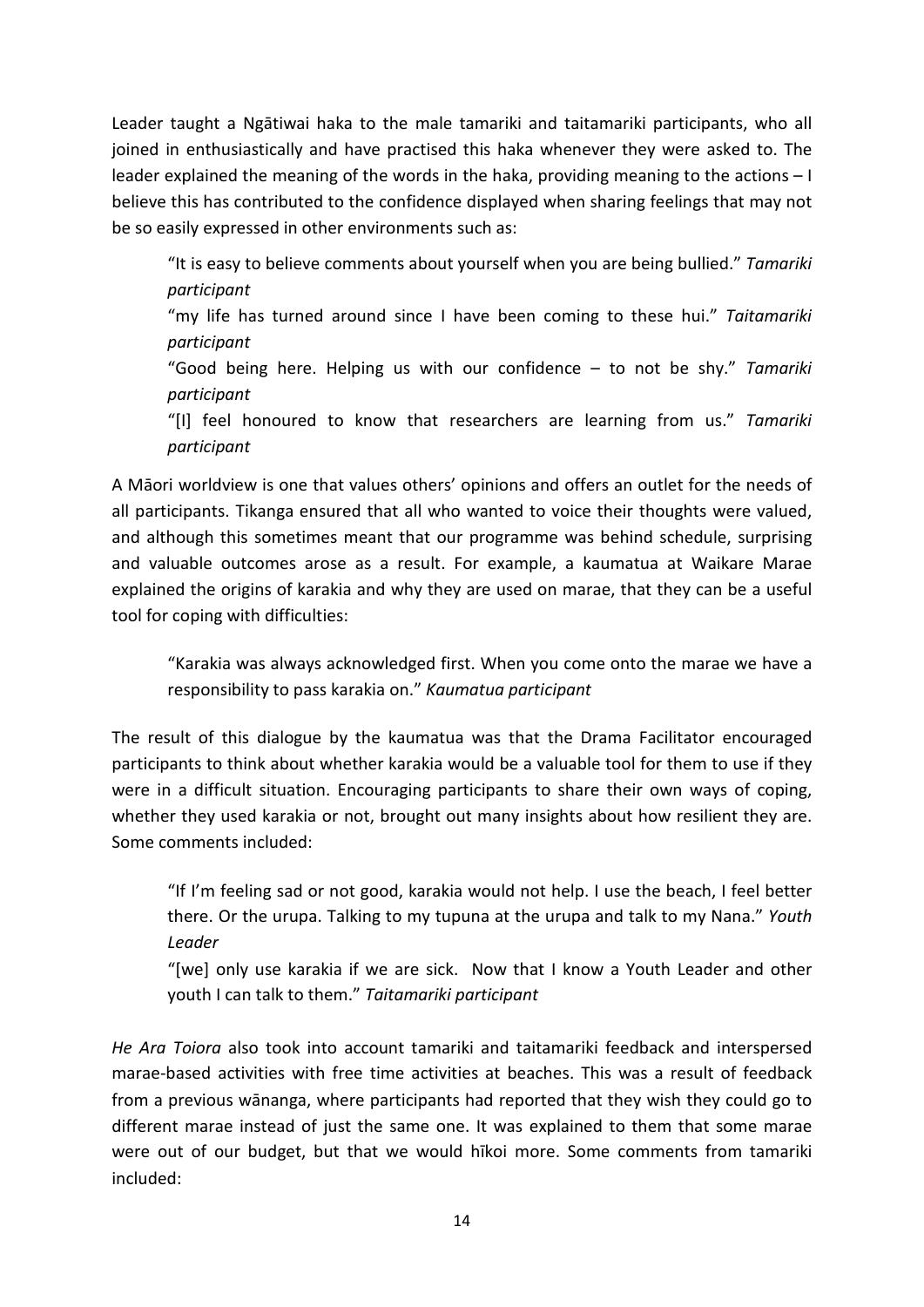"when we go off the marae and do things like swimming, that's the best part, then we don't mind doing the activities." *Tamariki participant*

"[I'm] going great, thanks for beach trip and kai." *Tamariki participant*

## <span id="page-15-0"></span>SECTION FIVE – PRELIMINARY ANALYSIS

The following sub-sections engage with three insights gained from preliminary analysis of the data to date. These insights have been gained mainly through my observations during wānanga and engagement with collected data, and through discussions with my supervisor. As such they remain preliminary, although it is hoped each insight can be expanded into separate academic journal articles.

## <span id="page-15-1"></span>**5.1 Challenges of Working with Iwi:**

Working with iwi presented several challenges. Several members of the research team have deep knowledge of Ngātiwaitanga, however tangi and commitments to whānau and other organisations presents the challenge of replacing team members when tikanga demands that we accept and step up to commitments to tangi and whānau. Traditionally, tangi and whānau are regarded as top priorities in tikanga Māori, and Ngātiwaitanga follows this tikanga.

Another challenge was due to several of the tamariki and taitamariki participants growing up in an urban environment without much knowledge of tikanga. It was sometimes stated that they did not understand the need for long explanations about the meaning of te reo Māori me ona tikanga, and that it was 'boring'. What we noted in the wānanga however, was the enthusiasm displayed by the tamariki and taitamariki participants for Ngātiwairelated activities. Examples include role-playing a Ngātiwai kaitiaki such as Tukaiaia, hīkoi to Ngātiwai wāhi tapu, and general kapa haka and action-based activities such as 'Ki mai' and 'Pukana'. A positive strategy, therefore, could be to use such activities to incite initial entry and interest into Te Ao Māori, and enable engagement with deeper aspects when possible.

Some of the research team are fluent in te reo Māori, however most are not. This presented a small challenge, although given the lack of te reo knowledge amongst most of the tamariki and taitamariki, it was generally found that tikanga concepts were explained in English – therefore the team members who do not have fluent te reo Māori, could learn along with the youth participants. This also can be seen to reflect the fact that only 24.8 percent of Ngātiwai people can hold a conversation about everyday things in te reo Māori (Statistics New Zealand, 2014). However, as there are marae that expect that only te reo Māori be spoken on the taumata, we may be limited in future projects with lack of te reo Māori me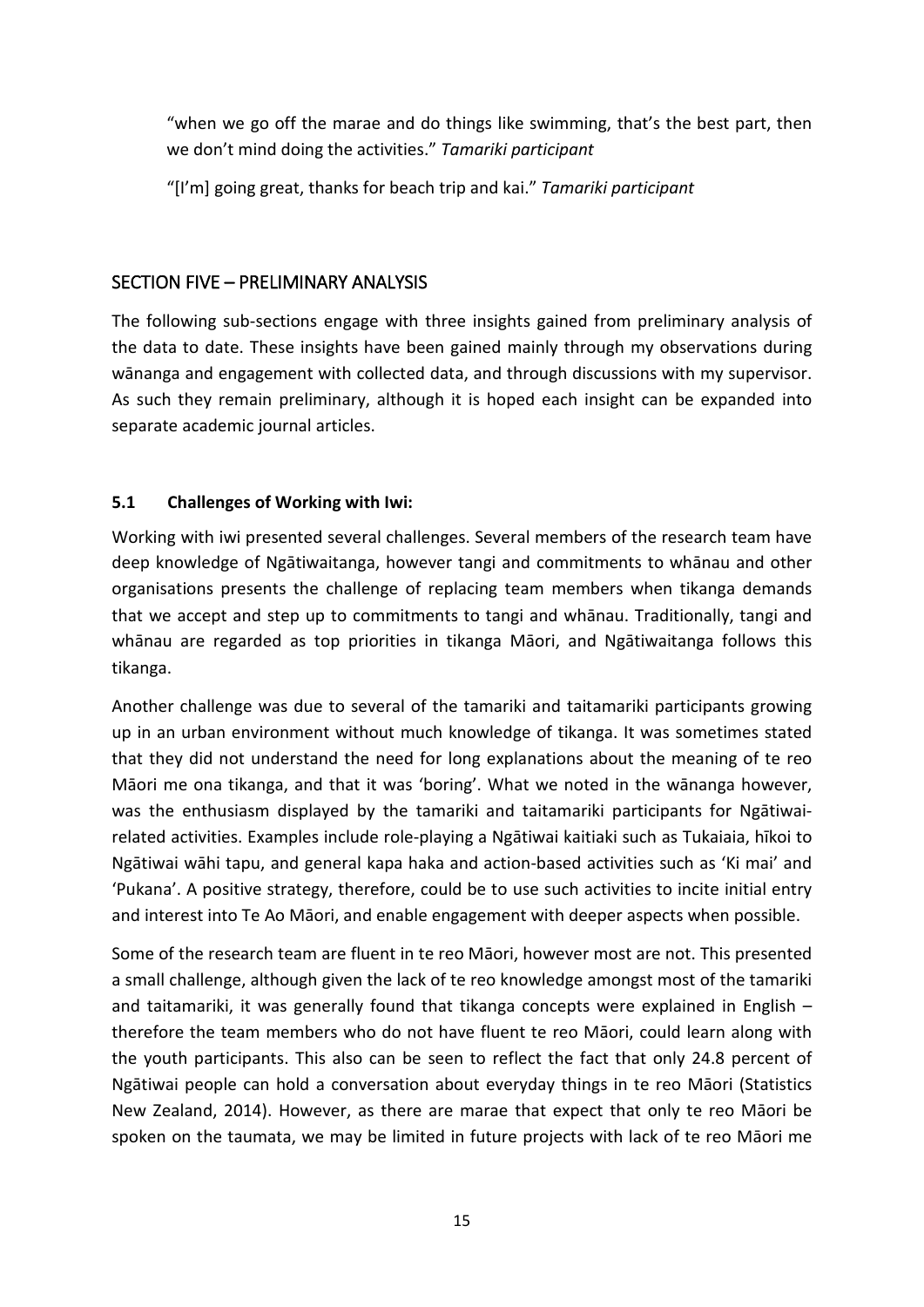ona tikanga ability amongst our research team. Nevertheless, we must also always be aware of the reasons and realities amongst those we research with.

A major challenge at times was the people and therefore the project being caught up in intra-iwi and intra-organisation politics and conflict. While this is not the place to detail those conflicts, there have been times when the continuation of the project was threatened by particular conflicts. Differences in perspectives relating to suicide were sometimes evident, with one whānau member who works in the field giving evidence of kaumātua/kuia in earlier times viewing suicide as "kohuru/murder" and as "mahi Matapiko/a selfish act". This however did not align with the perspective through which *He Ara Toiora* was working, with our emphasis on aroha and manaaki, on resilience and hope. Other challenges arose from factions within Ngātiwai not being in support of a major organisation associated with the project, and therefore were not inclined to support the project.

As noted by Sherwood and Edwards (2006) however:

Colonisation has been a tradition and action, which enabled the British people to claim their superiority over Indigenous people worldwide. This process ensured colonising nations usurped, dislocated, dismantled and demeaned the First Nation peoples in order to occupy and promote their own authority over their new subjects and country. (p. 183)

Ngātiwai people and places have certainly had experiences of colonisation, and this perhaps is reflected in some of the challenges we encountered. It is necessary, therefore, that decolonising processes occur. Lawson-Te Aho (2014) writes:

De-colonisation is a tool by which 'psychological normalisation' of the 'abnormalising'…effects of colonisation can be deconstructed. However, on its own, decolonisation is insufficient to provide the courage needed for survival and positive life choices. Unresolved grief and trauma effects can become totally disempowering and oppressive as to disable the will to fight….However, precious insights buried deep in the psyche and spirit of indigenous peoples that reflect legacies of courage and determination to overcome, offer seeds of hope, that when exposed to the right conditions, might grow to become healing potential. (p. 183)

Linda Tuhiwai Smith's (1999) book sought to 'decolonise research methodologies', pointing out the need for "reimagining of our world" (p. 1) where research serves our needs and purposes rather than those of others. Jenny Lee (2009) sought to reclaim the traditions and purpose of pūrākau as methodology which "draws from and responds to the wider historical, social and political research contexts, in particular the early New Zealand research context that recorded pūrākau as myths and legends" (p. 1). Decolonisation must include helping our whānau become aware of how colonisation has impacted on their experiences of the world, and through telling their stories and having their voices heard, be able to attain healing of the traumas they may have faced.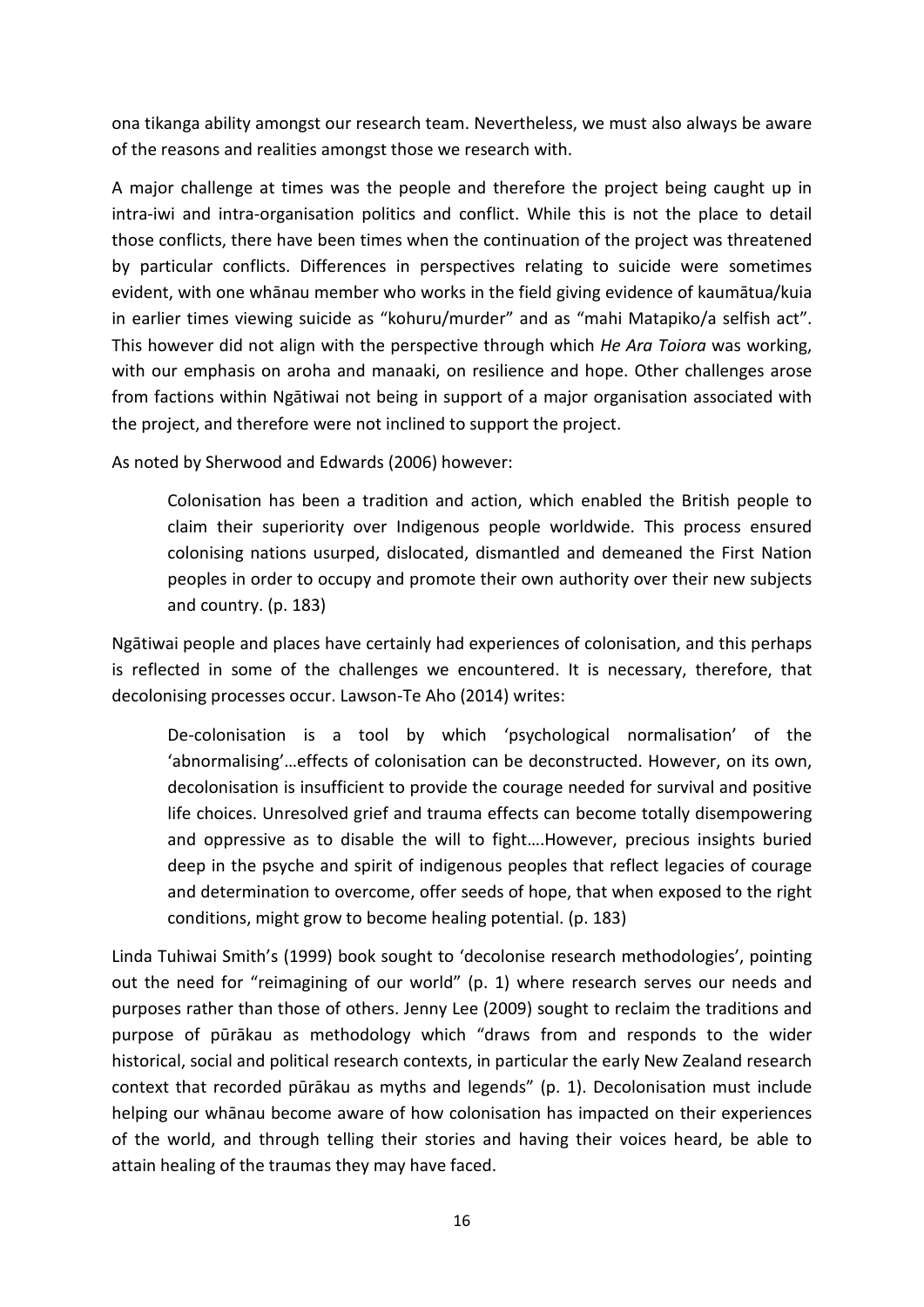#### <span id="page-17-0"></span>**5.2 Challenges of Working with Taitamariki and Vulnerable Populations:**

The tamariki and taitamariki who volunteered to be a part of *He Ara Toiora* have all had experiences of suicide either within their close whānau and friends, have attempted suicide themselves, or have experienced suicide ideation or self-harm. Working with taitamariki and vulnerable people such as these presented several challenges. 'Tamariki' is used in te reo Ngātiwai to describe children, while 'taitamariki' describes young people who are no longer children as well as those who are young adults. Generally young people need a sense that they are respected, in order for them to trust the adults who are working with them. Rapport building was necessary during the early stages of the *He Ara Toiora* project and this transpired for the first YLs and early participants. Due to having new participants at each wānanga, it was then necessary to include rapport-building activities at each new hui or wānanga. This sometimes put the programme behind schedule, however a positive to come out of this, was that new participants shared experiences that were similar to those who had been attending previous wānanga, increasing the interaction and helping those who were affected by suicide to find more peers they could relate to.

Working with vulnerable populations requires a unique approach, one which takes into account situations and conversations that may trigger deep emotions. For this reason, *He Ara Toiora* team developed a *Safety Plan*, with steps clearly laid out on the process to follow if participants displayed difficulty coping with their emotions and ensuring their emotional and physical wellbeing. There was concern that the participants in *He Ara Toiora* may find the conversations contributed to renewed suicide ideation or self-harm. Playing out scenes youth might be experiencing are described by Cozart et al. (2003) as risky, and these authors encourage dialogue by interacting with participants, not merely talking 'at' them. In addition, performing scenes that might be very close to situations participants have experienced, it is necessary to take into account Cozart et al.'s (2003) findings that audience members can feel mocked, and may become unsettled and disturbed if they don't fully understand the message trying to be portrayed.

We have certainly found in this project at different times, that participants – including Youth Leaders and research team members – have reacted to emotional triggers. Sensitivity to such nuances as well as having people present with the skills necessary to deal with such events is very necessary. It is an ethical consideration of research to 'do no harm'; however, it seemed at times we did indeed run the risk of creating harm when participants were reminded of past or current traumas. Nevertheless, we draw comfort from seeing the positive results of this project and consider that sometimes feeling the pain is necessary. As Lawson-Te Aho's (2014) article title notes, "The healing is in the pain", and sometimes "Revisiting and re-narrating trauma histories [is] a starting point for healing".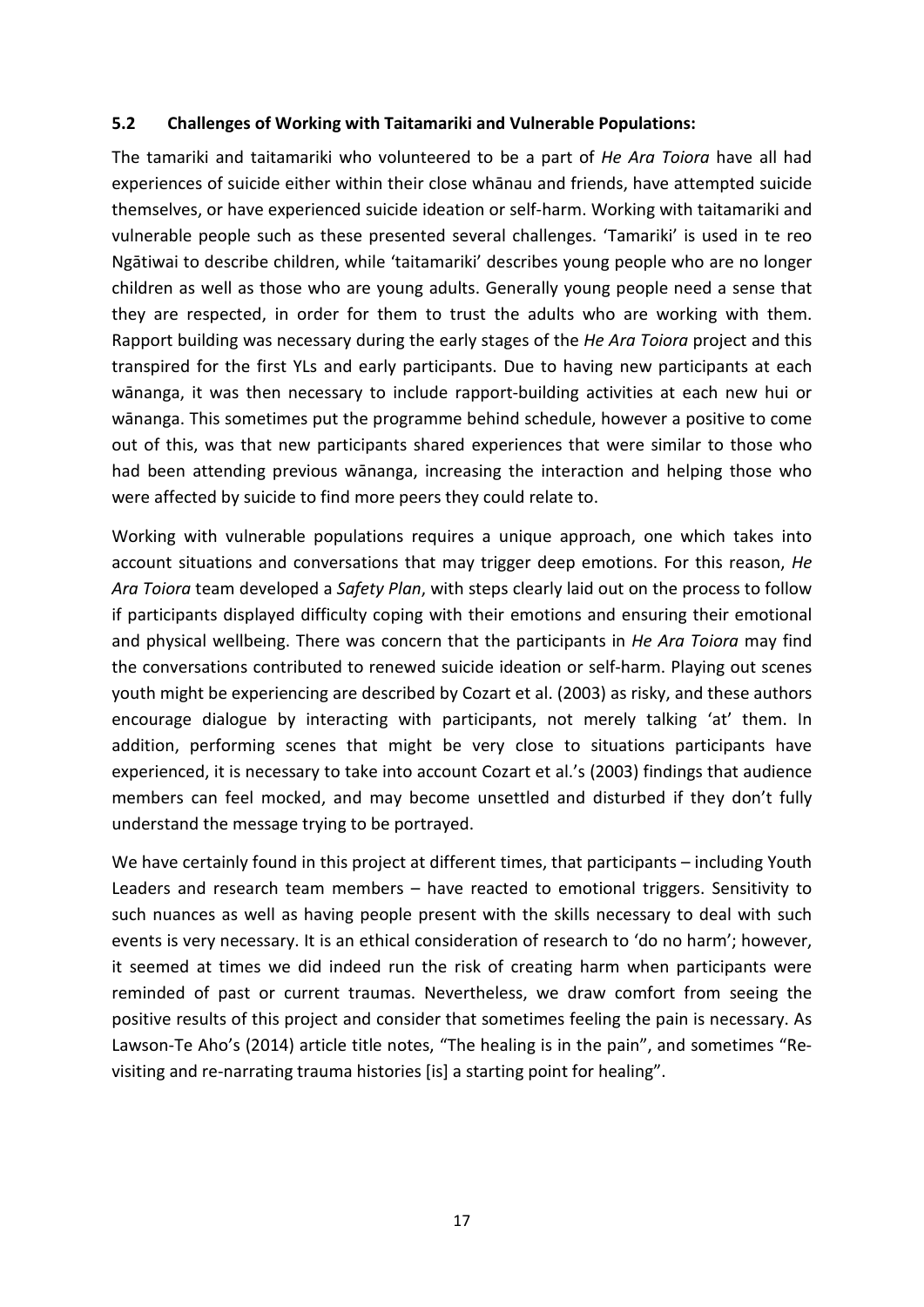#### <span id="page-18-0"></span>**5.3 Community Research:**

*He Ara Toiora* is a community research project. Community research needs an approach that is participatory with community input (Moewaka-Barnes, 2000b). As described above in challenges working with iwi, taitamariki and vulnerable populations, those challenges had to be overcome before the research team could ensure participation would be safe for young and vulnerable participants and to encourage community input.

Community input also aligns with the kaupapa Māori methodology used by *He Ara Toiora.*  Ngātiwaitanga concepts encourage input from any person who believes they want to contribute to any kaupapa. This was found to impede on the timelines set in place to meet funding body requirements, since opening the floor to discussions (often needing to repeat explanations of the kaupapa) required long hui that not all team members could spare the time for. To remedy this, a smaller 'executive' group was appointed to meet and report back to the larger group. There was no intention to exclude anyone from discussions as this is not strictly tikanga, nor is it consistent with kaupapa Māori methodology, but given time constraints this seemed a logical solution. Anyone who wished to could attend these meetings, but this took the onus of the larger group to attend multiple meetings when their presence wasn't necessary. Some team members questioned this decision however, and eventually a few members of the team dropped off the project. Due to this and other circumstances, the rest of the team had to rally around and step in where there were roles to fill. We now have a core group who are dedicated to the project and even though some do not fully understand research processes, we have managed to collaborate with our lead researcher who patiently and humbly explains the need to fulfil data gathering requirements, even while 'copping a bit of flack' for doing so.

## <span id="page-18-1"></span>SECTION SIX – CONCLUSION

## *How effective are arts and drama as strategies of Māori youth suicide prevention, in building hope and resilience in taitamariki?*

The *He Ara Toiora* research project began in January 2015. My involvement has been as a part-time research assistant at the project's inception, continuing through 2015, then being accepted as a Summer Intern through Ngā Pae o te Māramatanga (NPM) from December 2015 to the end of February 2016. The internship took place in the Ngātiwai rohe in Tai Tokerau. This report engages with the research question posed above as a way in which to organise the report effectively. *He Ara Toiora*, a Ngātiwai research project into suicide prevention for taitamariki, is an arts and performance-based project to determine whether the use of performance might enable taitamariki to express feelings of difficulty coping with life stressors. It is also intended to explore whether arts and performance can be used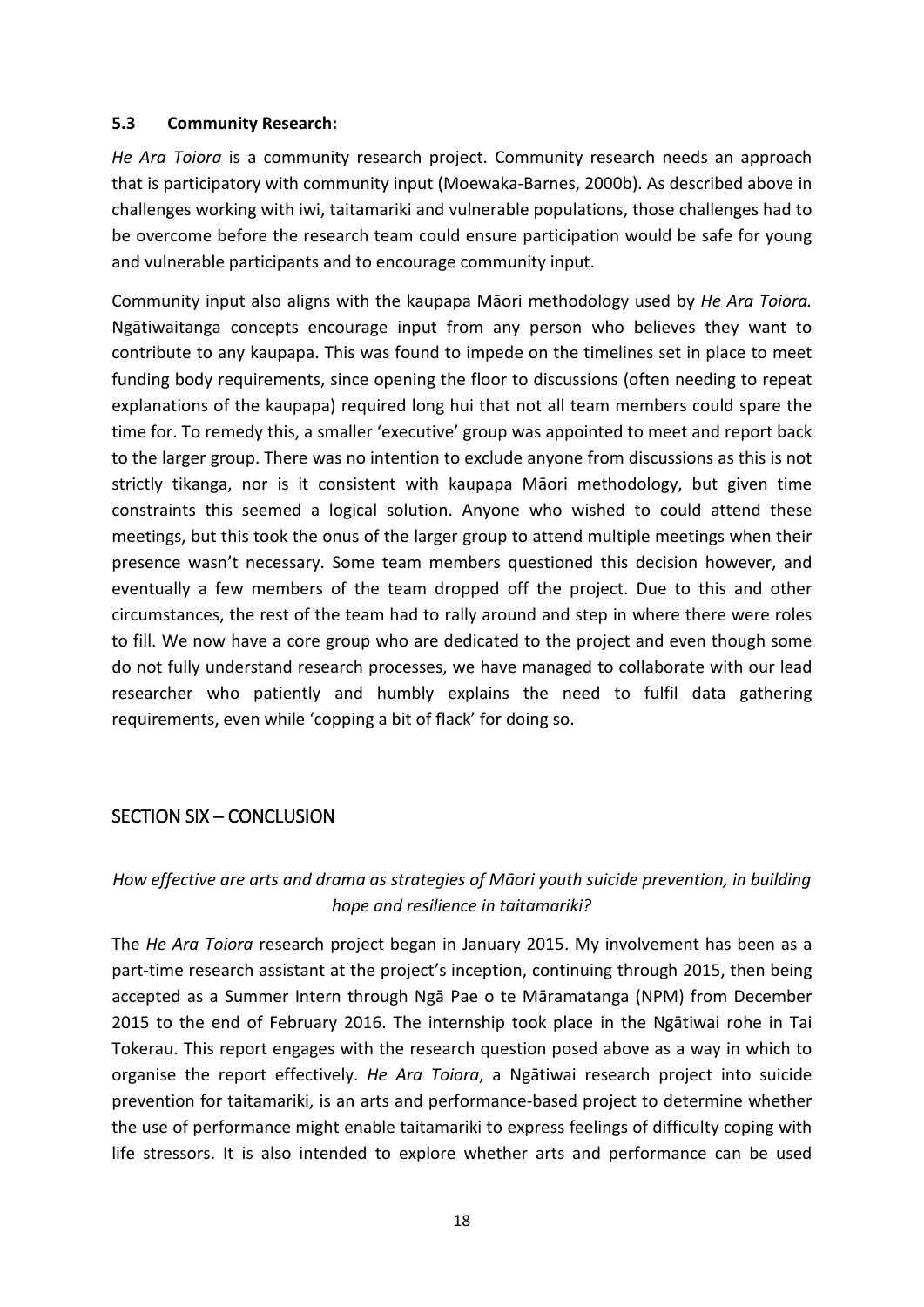effectively as a suicide prevention strategy, and provide a safe space for discussions in relation to suicide.

Prevention programmes in place in Tai Tokerau have attempted to reduce the spike in the youth suicide rate in 2012. *He Ara Toiora* is a kaupapa Māori arts and performance-based project intended to address the lack of success in reducing the high Māori youth suicide rates in Tai Tokerau, to explore whether marae-based hui and wānanga might be a more successful vehicle for these youth, and to complement and find further avenues to increase hope and resilience in this population. *He Ara Toiora,* in collaboration with Ngātiwai whānau, hapū and the wider iwi, was formed to identify support networks for taitamariki and contribute to positive youth development.

Methodologies used in *He Ara Toiora* are Kaupapa Māori Research and Performative Research. These two methodologies complement each other since both are based on engaging with participants, one using Māori worldview and the other using participatory methods such as performance. *He Ara Toiora's* use of Kaupapa Māori, marae-based research combined with performance and arts-based activities such as waiata, kapa haka and whakataukī served to enhance a sense of (re)connection for participants. This has resulted in tamariki and taitamariki expressing their experiences and increasing their connection to their tupuna, hapū, iwi, and as a result they have expressed an increase in confidence and ability to cope with difficulties. Comments such as "my life has turned around since I have been coming to these hui" and "Good being here. Helping us with our confidence – to not be shy", have supported previous use of these methodologies.

My involvement with *He Ara Toiora* (and the related project *Kokiritia te ora)* began early in 2015 with a review of the relevant literature on Māori youth suicide, suicide prevention programmes, Māori health and wellbeing, and research methodologies and methods. During the following months it has included participation and data collection during hui and wānanga. Leading up to my internship with NPM, I engaged in further review of performative research which has increased my knowledge of related issues and provided a resource for others on the project. Training in research through *He Ara Toiora* has the intended outcome of contributing to improving Māori health specifically in the Ngātiwai rohe and generally for Māori. My involvement in this marae-based kaupapa Māori performative research project has included attending and participating in whānau engagement hui, training for Youth Leaders, three taitamariki development wānanga and many meetings with the research team.

Apart from learning how to do research, I have gained several insights during the course of the project. Difficulties getting wider whanau to attend wānanga has resulted in further review of literature where similar groups have experienced this. Participant feedback is that young people want to be in a separate space from their whanau when discussing difficulties around emotionally charged topics.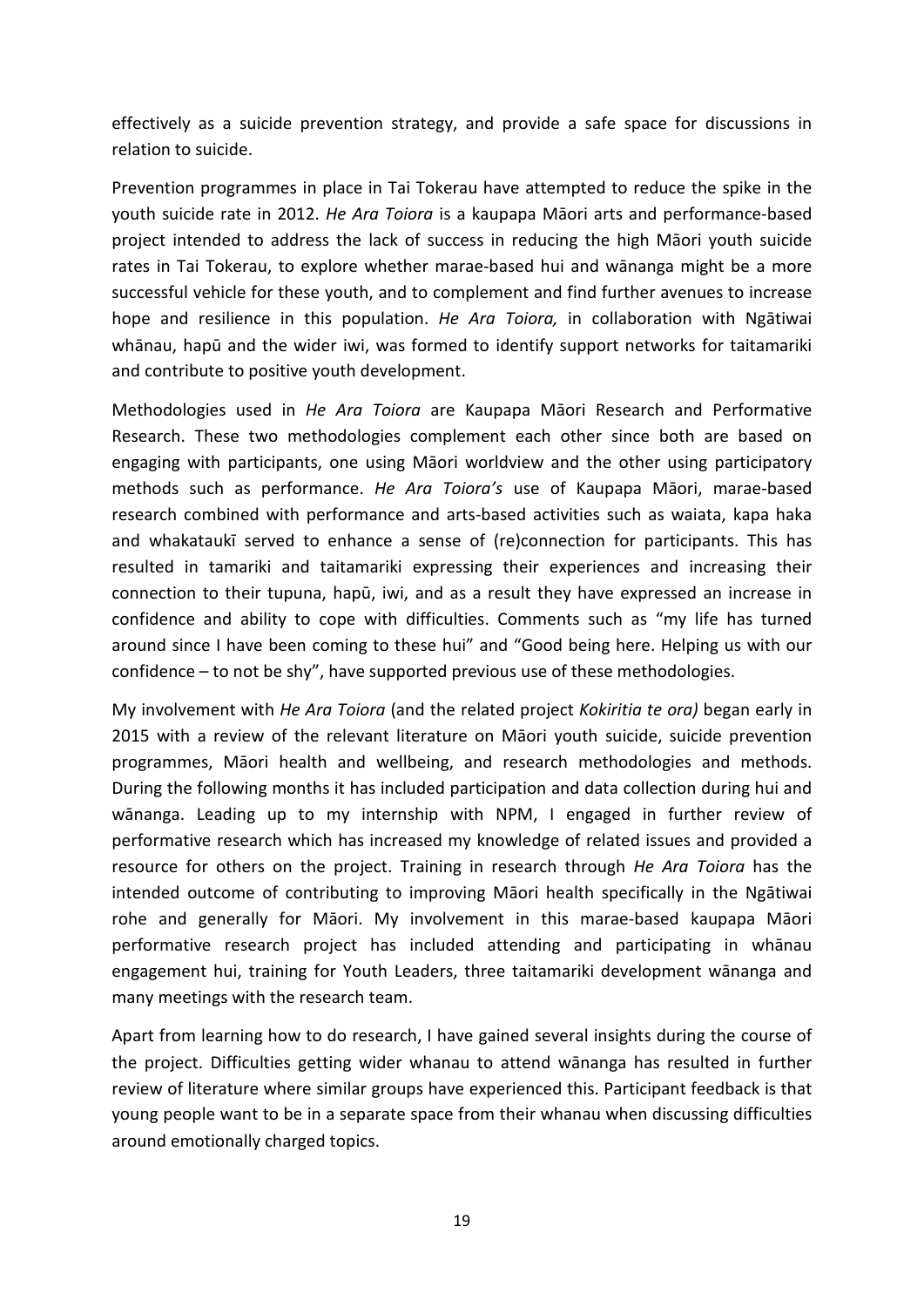Another insight was that it took very little rapport-building before discussions about suicide were introduced, and I was surprised and pleased how open the tamariki and taitamariki are about difficult situations they have been in. From the initial stages of the project, through to the most recent wānanga in February 2016, participants continue to engage in discussions about unpleasant experiences and share how they are coping with them. Reports from taitamariki such as "we feel like we know each other really well, and we support each other through facebook and stuff" and "It's great how some of the taitamariki who were really bad, feel a lot better now", have inspired the whole research team to put more time and energy over and above that which is required. Some of the challenges have been difficult to overcome, however team discussions have enabled us to find pathways to carry on with the project as planned.

Incorporating tikanga into *He Ara Toiora's* project meant that commitments such as tangi and whānau commitments are accepted as being a priority over attending hui and wānanga. This has resulted in some difficulties when team members couldn't be present as expected. In addition, the use of te reo Māori sometimes gave rise to feedback from participants that they did not understand the need for long explanations about meanings of the words in the waiata and haka and that it was boring.

Attrition of taitamariki participants and research team members proved to be a challenge, necessitating further rapport building with new participants at each hui or wānanga. Most of the tamariki and taitamariki participants in the project have had experience of suicide or self-harm either for themselves or their whanau and/or friends. Role-playing scenes where participants might relate to the difficult situations enacted could trigger emotions previously suppressed. It has been necessary to incorporate a *Safety Plan* to ensure participants are safe if they are triggered emotionally and physically. However, we have noted significant instances of increased self-esteem and self-confidence in several of the participants. As one of the research team members noted, "You just have to love them". But we also noted that this kind of mahi requires long-term commitment and a strong network of people willing to make this kind of commitment.

The *He Ara Toiora* project culminates in a performance for whānau and friends in April, with an analysis hui scheduled for late April 2016. The *Kokiritia te ora* project will continue through to June 2017. The data collected will provide important insights into how this type of engagement with taitamariki might enhance resilience and decrease the high rate of youth suicide throughout the Ngātiwai rohe and Tai Tokerau. Most importantly however, these are not just statistics, they are Ngātiwai tamariki, taitamariki and their whānau. Our ultimate goal is this - *Kia rere ora pai ngā tai o Ngātiwai* - that the tides of Ngātiwai flow with well-being.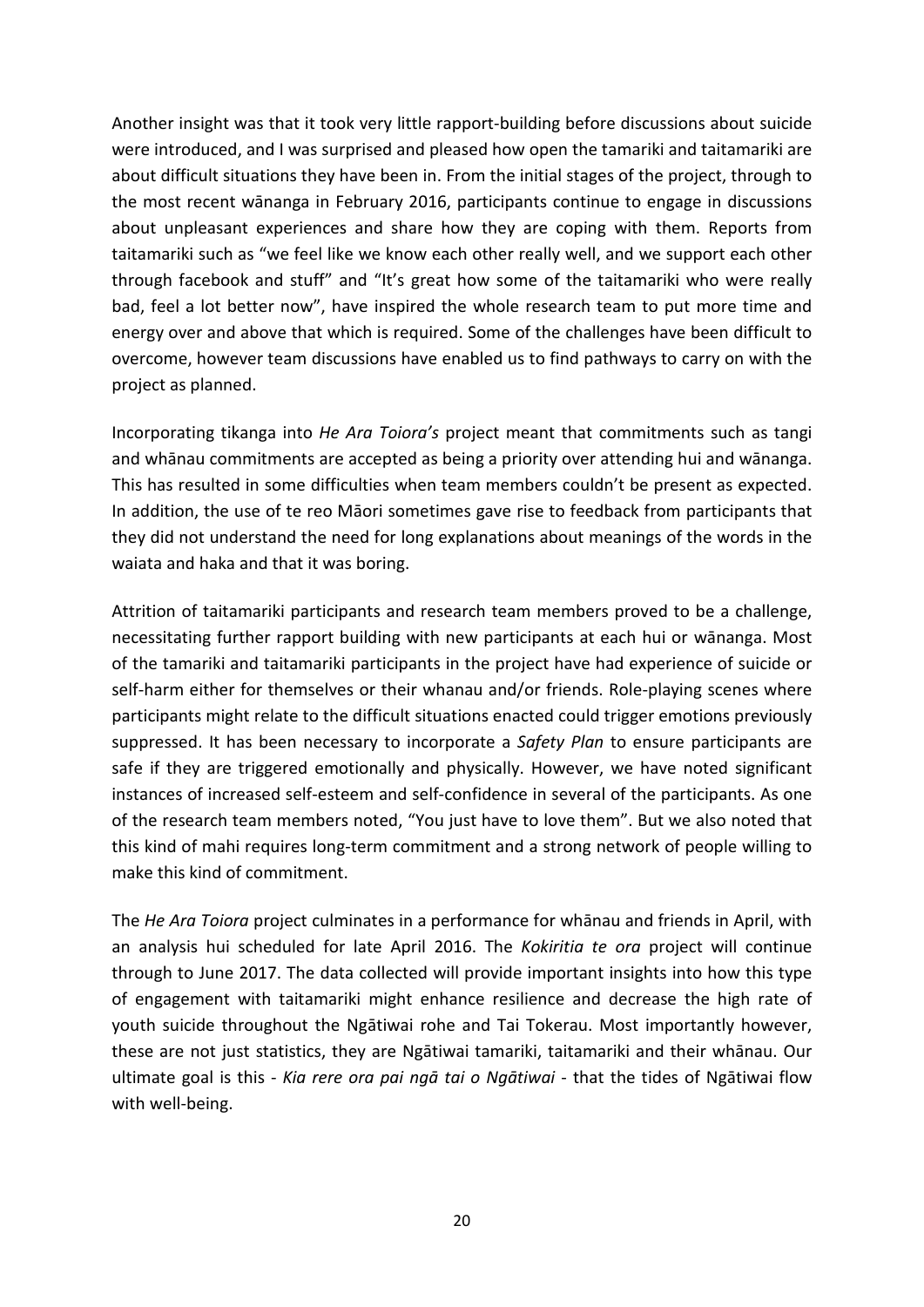#### <span id="page-21-0"></span>REFERENCES

APNZ. (2013, May 30th). *Dunne: Tackling Maori suicide rate to reveal 'blunt and ugly truths'*. Retrieved from

[http://www.nzherald.co.nz/nz/news/article.cfm?c\\_id=1&objectid=10887483](http://www.nzherald.co.nz/nz/news/article.cfm?c_id=1&objectid=10887483)

- Archibald, L. (2006). *Decolonization and healing: Indigenous experiences in the United States, New Zealand, Australia and Greenland*. Ottawa, Ca.: Aboriginal Healing Foundation.
- Best Practice Journal. (n.d.). *Te aukatinga o te whakamomoritanga o te taoihi Māori. Suicide prevention in Māori youth*. Retrieved from [http://www.bpac.org.nz/magazine/2010/june/docs/BPJ\\_28\\_suicideprevention\\_page](http://www.bpac.org.nz/magazine/2010/june/docs/BPJ_28_suicideprevention_pages36-43.pdf) s36-[43.pdf](http://www.bpac.org.nz/magazine/2010/june/docs/BPJ_28_suicideprevention_pages36-43.pdf)
- Canterbury Suicide Project. (n.d.). *Suicide and suicidal behaviour amongst Māori youth*. Retrieved from [http://www.supportingfamilies.org.nz/Libraries/Documents/maori\\_and\\_pacific\\_you](http://www.supportingfamilies.org.nz/Libraries/Documents/maori_and_pacific_youth.sflb.ashx) [th.sflb.ashx](http://www.supportingfamilies.org.nz/Libraries/Documents/maori_and_pacific_youth.sflb.ashx)
- Collins, M. (2015). Northland suicide rate jumps by 33 per cent. *The NZ Herald*. Retrieved from [http://www.nzherald.co.nz/northern](http://www.nzherald.co.nz/northern-advocate/news/article.cfm?c_id=1503450&objectid=11525072)[advocate/news/article.cfm?c\\_id=1503450&objectid=11525072](http://www.nzherald.co.nz/northern-advocate/news/article.cfm?c_id=1503450&objectid=11525072)
- Conrad, D. (2004). Exploring risky youth experiences: Popular theatre as a participatory, performative research method. *International Journal of Qualitative Methods, 3* (1), 12-25.
- Coronial Services of New Zealand (2015). *Annual Suicide Statistics - Media Release*. Retrieved 19/2/16 from [http://www.justice.govt.nz/courts/coroners](http://www.justice.govt.nz/courts/coroners-court/suicide-in-new-zealand/suicide-statistics-1/2014-2015-annual-suicide-stats-media-release)-court/suicide-innew-[zealand/suicide](http://www.justice.govt.nz/courts/coroners-court/suicide-in-new-zealand/suicide-statistics-1/2014-2015-annual-suicide-stats-media-release)-statistics-1/2014-2015-annual-suicide-stats-media-release
- Coupe, N. (2005). *Whakamomori: Māori suicide prevention*. Unpublished doctoral thesis. Palmerston North, NZ: School of Māori Studies, Massey University.
- Cozart, S.C., Gordon. J., Gunzenhauser, M.G., McKinney, M.B. & Petterson, J.A. (2003). Disrupting dialogue: Envisioning performance ethnography for research and evaluation. *Educational Foundations,* Spring, 53-69.
- Dinsdale, M. (2013a, April 22). More talk needed on suicide, not less. *The New Zealand Herald*. Retrieved from [http://www.nzherald.co.nz/northern](http://www.nzherald.co.nz/northern-advocate/news/article.cfm?c_id=1503450&objectid=11097110)[advocate/news/article.cfm?c\\_id=1503450&objectid=11097110](http://www.nzherald.co.nz/northern-advocate/news/article.cfm?c_id=1503450&objectid=11097110)
- Dinsdale, M. (2013b, July 18). Tough issues confronted. *The NZ Herald*. Retrieved from [http://www.nzherald.co.nz/northern](http://www.nzherald.co.nz/northern-advocate/news/article.cfm?c_id=1503450&objectid=11105089)[advocate/news/article.cfm?c\\_id=1503450&objectid=11105089](http://www.nzherald.co.nz/northern-advocate/news/article.cfm?c_id=1503450&objectid=11105089)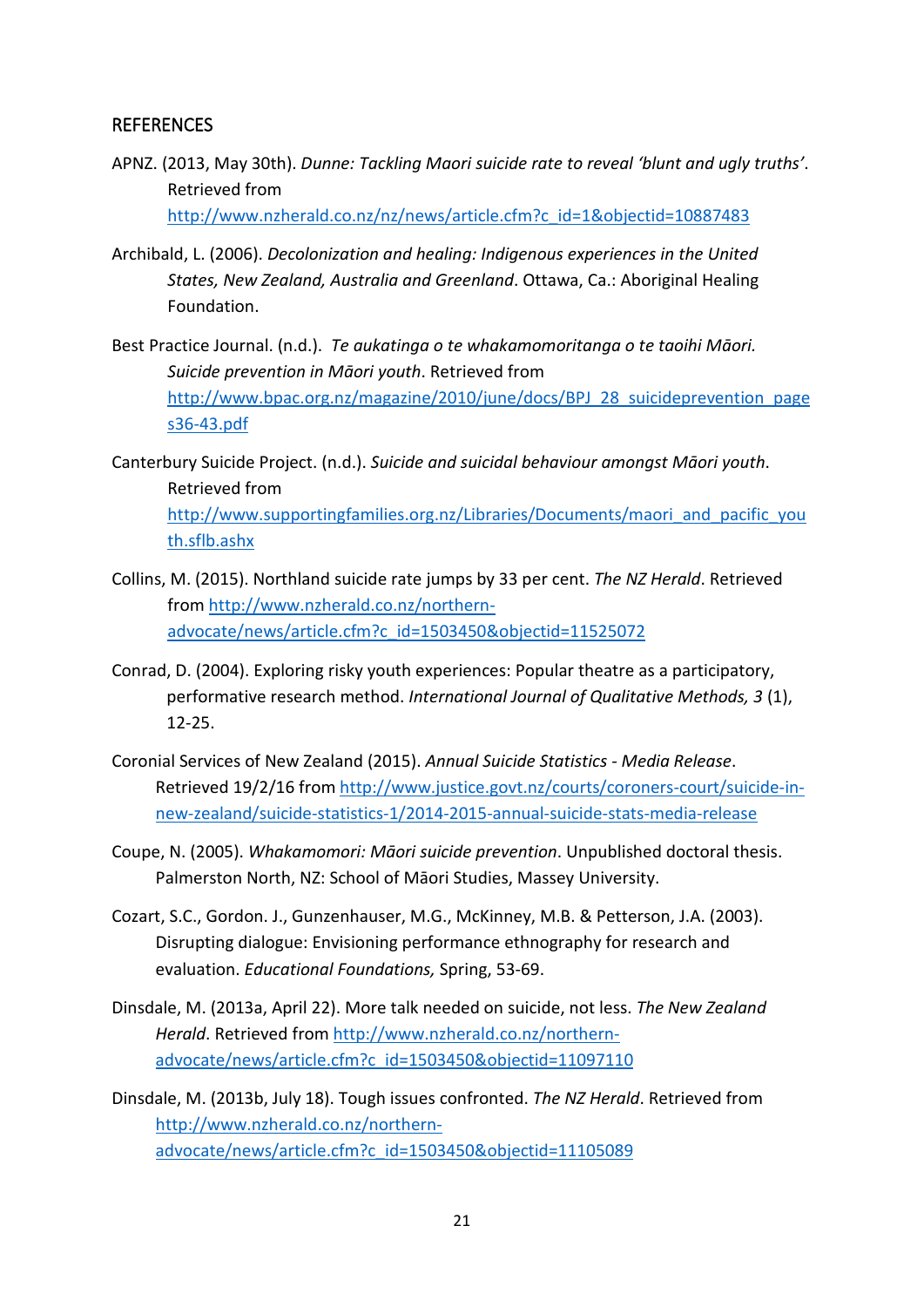- Grennell, D. (2013, February 19th). *Keeping whānau in the centre -Supporting culturally grounded responses to suicide prevention*. Transcript from SPINZ Webinar. See [http://www.spinz.org.nz/resourcefinder/listings/resource/590/preventing](http://www.spinz.org.nz/resourcefinder/listings/resource/590/preventing-maori-suicide%3A-involving-whanau-and-community/)-maorisuicide%3A-involving-whanau-and-[community/](http://www.spinz.org.nz/resourcefinder/listings/resource/590/preventing-maori-suicide%3A-involving-whanau-and-community/)
- Haseman, B. (2006). A manifesto for performative research. *Media International Australia incorporating Culture and Policy*, Theme-issue "Practice-led Research", *118*, 98-106.
- Jensen, V., Kaiwai, H., McCreanor, T., & Moewaka Barnes, H. (2006). *'Back off Ma this is our project': Youth photovoice research in Clendon and Mangere*. Auckland, NZ: Whāriki Research Group, Massey University.
- Kerr, S., Penney, L., Moewaka Barnes, H., & McCreanor, T. (2010). Kaupapa Māori Action Research to improve heart disease services in Aotearoa, New Zealand. *Ethnicity & Health, 15* (1), 15-31.
- Lawson-Te Aho, K. (2013). *Whāia te mauriora. In pursuit of healing. Theorising connections between soul healing, tribal self-determination and Māori suicide prevention in Aotearoa/New Zealand.* Unpublished doctoral thesis. Wellington, NZ: Victoria University of Wellington.
- Lawson-Te Aho, K. (2014). The healing is in the pain: Re-visiting and re-narrating trauma histories as a starting point for healing. *Psychology Developing Societies, 26*, 181- 212. DOI: 10.1177/0971333614549139
- Lee, J. (2009). Decolonising Māori narratives: Pūrākau as a method. *MAI Review, 2*, Article 3, 1-12.
- Moewaka Barnes, H. (2000b). Collaboration in community action: A successful partnership between indigenous communities and researchers. *Health Promotion International, 15* (1), 17-25.
- Naera, M. (2013). *Turamarama ki te ora*. Transcript from SPINZ Webinar. See [http://www.spinz.org.nz/resourcefinder/listings/resource/590/preventing](http://www.spinz.org.nz/resourcefinder/listings/resource/590/preventing-maori-suicide%3A-involving-whanau-and-community/)-maorisuicide%3A-involving-whanau-and-[community/](http://www.spinz.org.nz/resourcefinder/listings/resource/590/preventing-maori-suicide%3A-involving-whanau-and-community/)
- Osterlind, E. (2008) Acting out of habits Can Theatre of the Oppressed promote change? Boal's theatre methods in relation to Bourdieu's concept of habitus. *Research in Drama Education, 13,* (1), 71-82.
- Penney, L., & Dobbs, T. (2014, January). *Promoting whānau and youth resilience in Te Tai Tokerau: Evaluation of the North District Health Board Youth Suicide Prevention Project 2013*. Kerikeri, NZ: Kiwikiwi Research and Evaluation Services Limited.
- Sherwood, J., & Edwards, T. (2006). Decolonisation: A critical step for improving Aboriginal health. Contemporary Nurse, 22(2), 178-190. DOI: 10.5172/conu.2006.22.2.178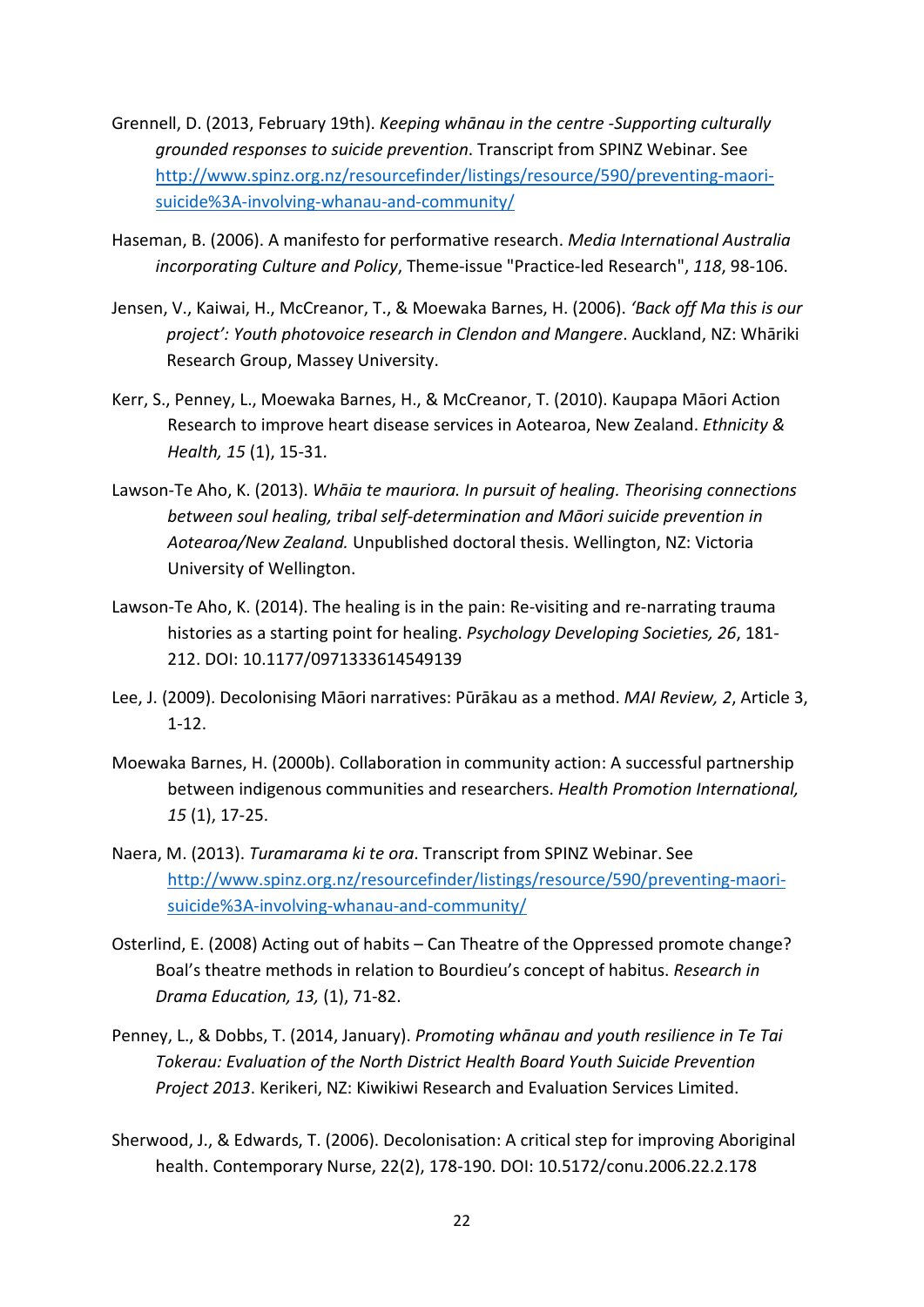- Statistics New Zealand. (2014). *2013 Census iwi individual profiles: Ngāti Wai*. Retrieved from [http://www.stats.govt.nz/Census/2013](http://www.stats.govt.nz/Census/2013-census/profile-and-summary-reports/iwi-profiles-individual.aspx?request_value=24535&parent_id=24527&tabname=#24535)-census/profile-and-summary[reports/iwi](http://www.stats.govt.nz/Census/2013-census/profile-and-summary-reports/iwi-profiles-individual.aspx?request_value=24535&parent_id=24527&tabname=#24535)-profiles[individual.aspx?request\\_value=24535&parent\\_id=24527&tabname=#24535](http://www.stats.govt.nz/Census/2013-census/profile-and-summary-reports/iwi-profiles-individual.aspx?request_value=24535&parent_id=24527&tabname=#24535)
- The Guardian. (2015, 19 October). *'We have to start talking about it': New Zealand suicide rates hit record high*. Retrieved from [http://www.theguardian.com/world/2015/oct/19/we](http://www.theguardian.com/world/2015/oct/19/we-have-to-start-talking-about-it-new-zealand-suicide-rates-hit-record-high)-have-to-start-talking-about-itnew-[zealand](http://www.theguardian.com/world/2015/oct/19/we-have-to-start-talking-about-it-new-zealand-suicide-rates-hit-record-high)-suicide-rates-hit-record-high
- Tuhiwai Smith, L. (1999). *Decolonising methodologies: Research and indigenous peoples*. Dunedin, NZ/London, England: University of Otago Press/Zed Books.
- Wilson, E. (2014). *Engaging youth on their own terms? An actor-network theory account of hip-hop in youth work.* Unpublished Doctoral thesis. Christchurch, NZ: University of Canterbury.

#### **Websites:**

- Jigsaw North: Manaaki Whānau Quality Family Services. See <http://www.jigsawnorth.org.nz/>
- Te Roopu Kimiora Child & Adolescent Mental Health and Addiction Service. Northland DHB Mental Health. See [http://www.healthpoint.co.nz/public/mental](http://www.healthpoint.co.nz/public/mental-health-specialty/northland-dhb-mental-health-child-adolescent/at/whangarei-hospital/)-healthspecialty/northland-dhb-mental-health-child-[adolescent/at/whangarei](http://www.healthpoint.co.nz/public/mental-health-specialty/northland-dhb-mental-health-child-adolescent/at/whangarei-hospital/)-hospital/

Waka Hourua. See<http://wakahourua.co.nz/>

Whāngarei Anglican Care Trust. See <http://www.whgcare.org.nz/index.html>